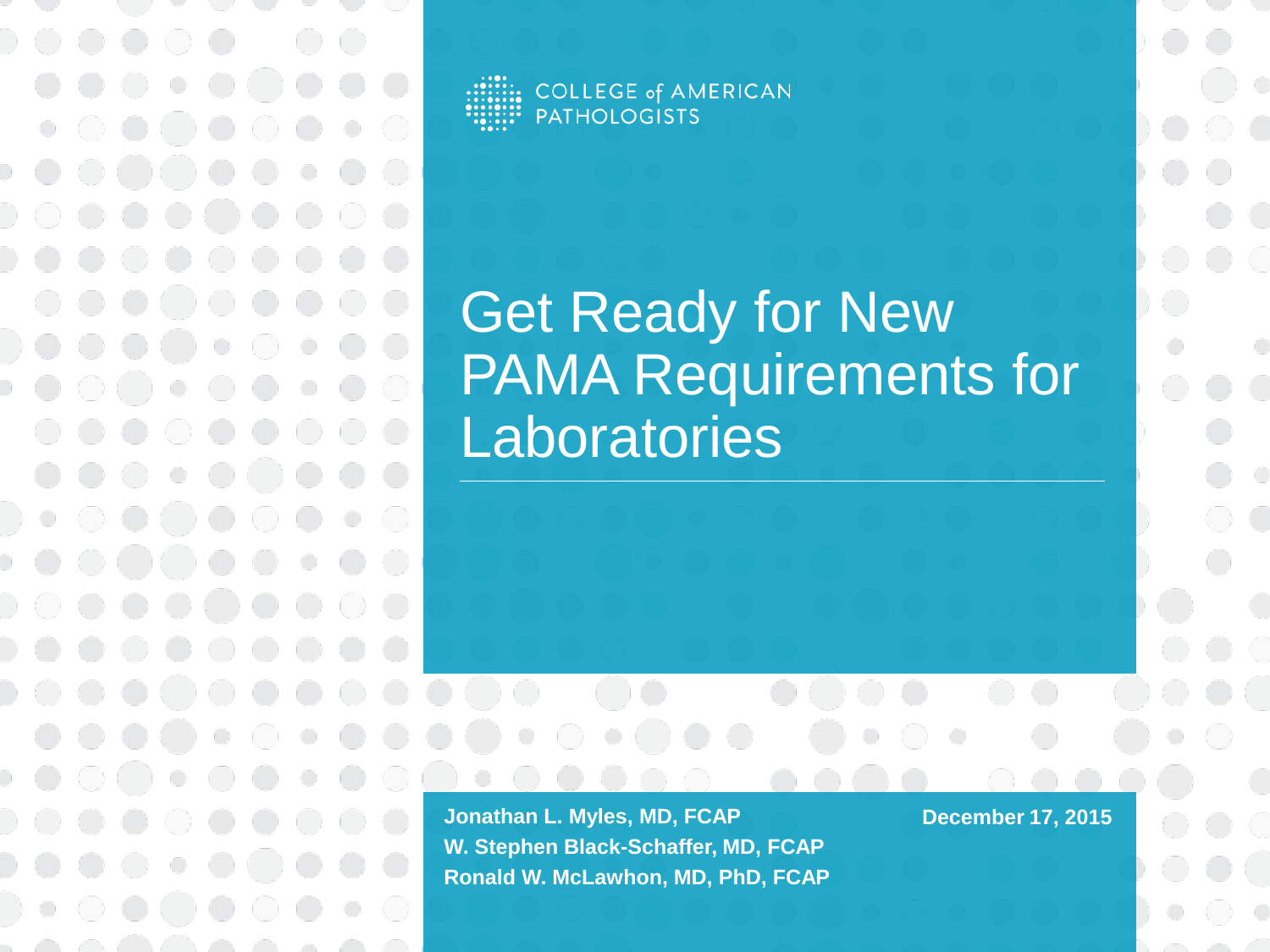Welcome

**Jonathan L. Myles, MD, FCAP**

- **Chair, CAP Economic Affairs Committee**
- **Pathology Advisor to the AMA-RUC**



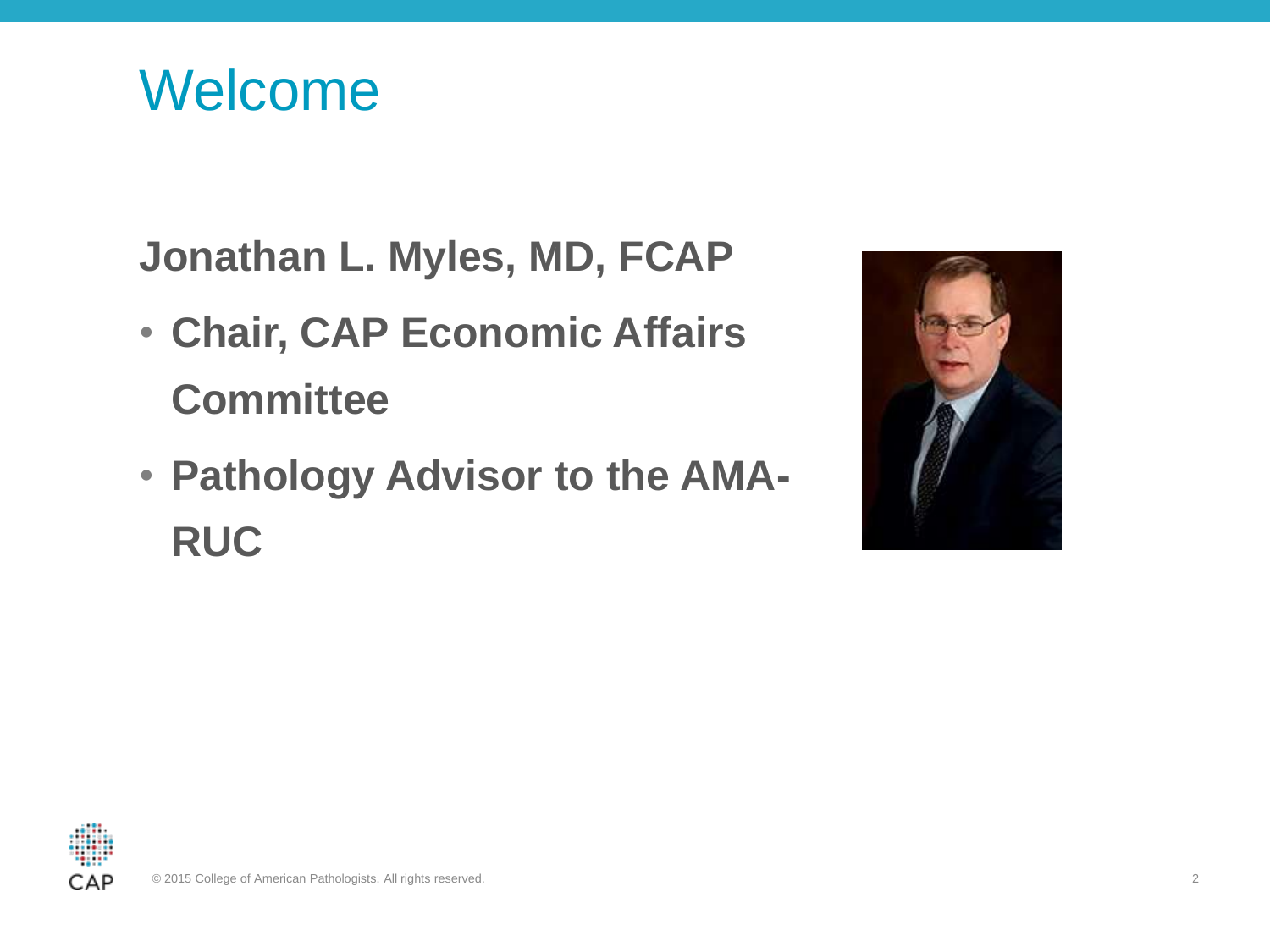### Welcome

### **W. Stephen Black-Schaffer, MD, FCAP**

- **Vice Chair, CAP Economic Affairs Committee**
- **Chair, CAP Economic Affairs Payment Policy Subcommittee**



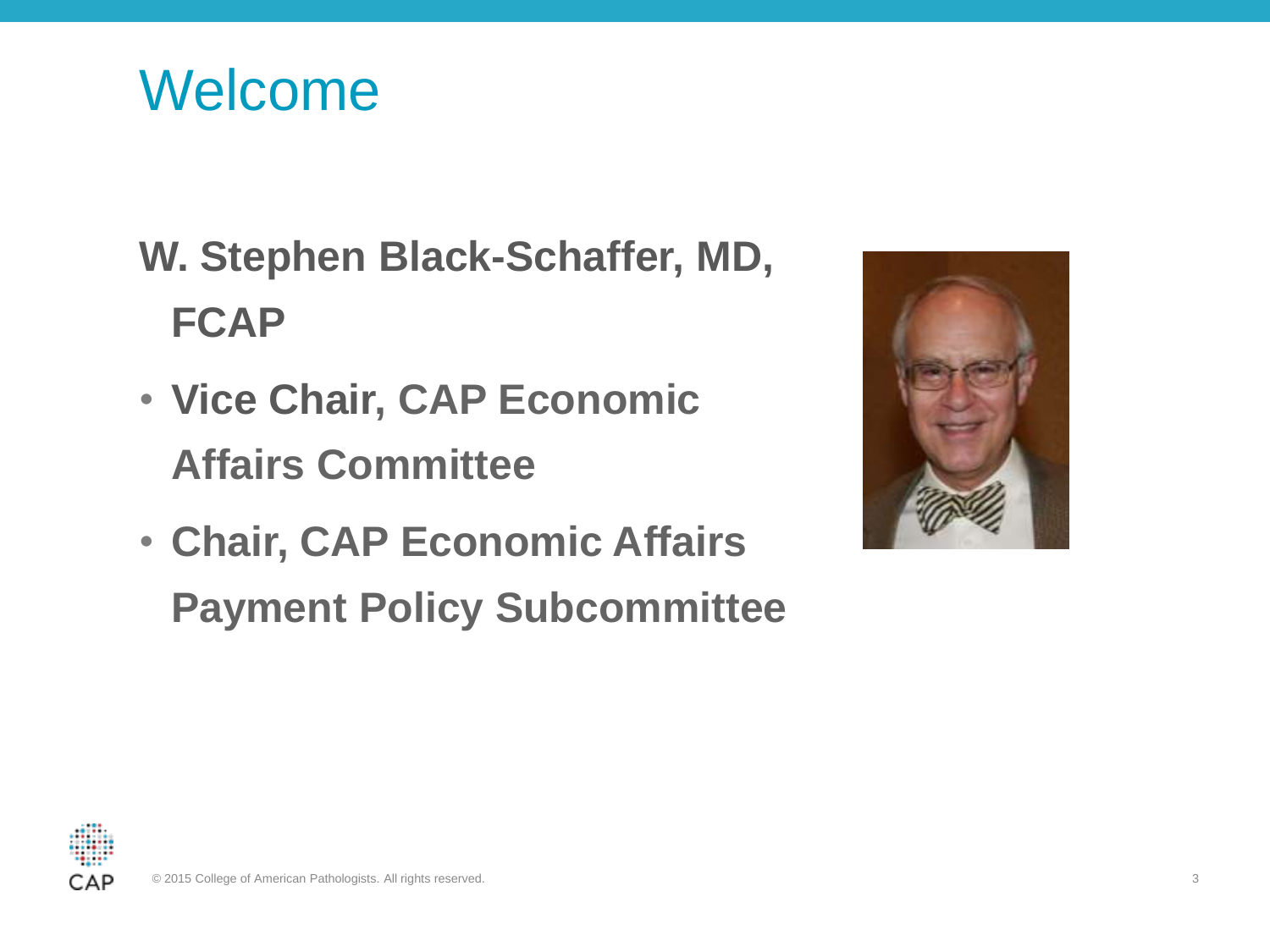### Welcome

**Ronald W. McLawhon, MD, PhD, FCAP**

- **CAP Representative to AMA-CPT Advisory Committee**
- **Chair, AMA/CAP Pathology Coding Caucus**
- **Member, CAP Economic Affairs CPT/RUC** 
	- **Subcommittee**



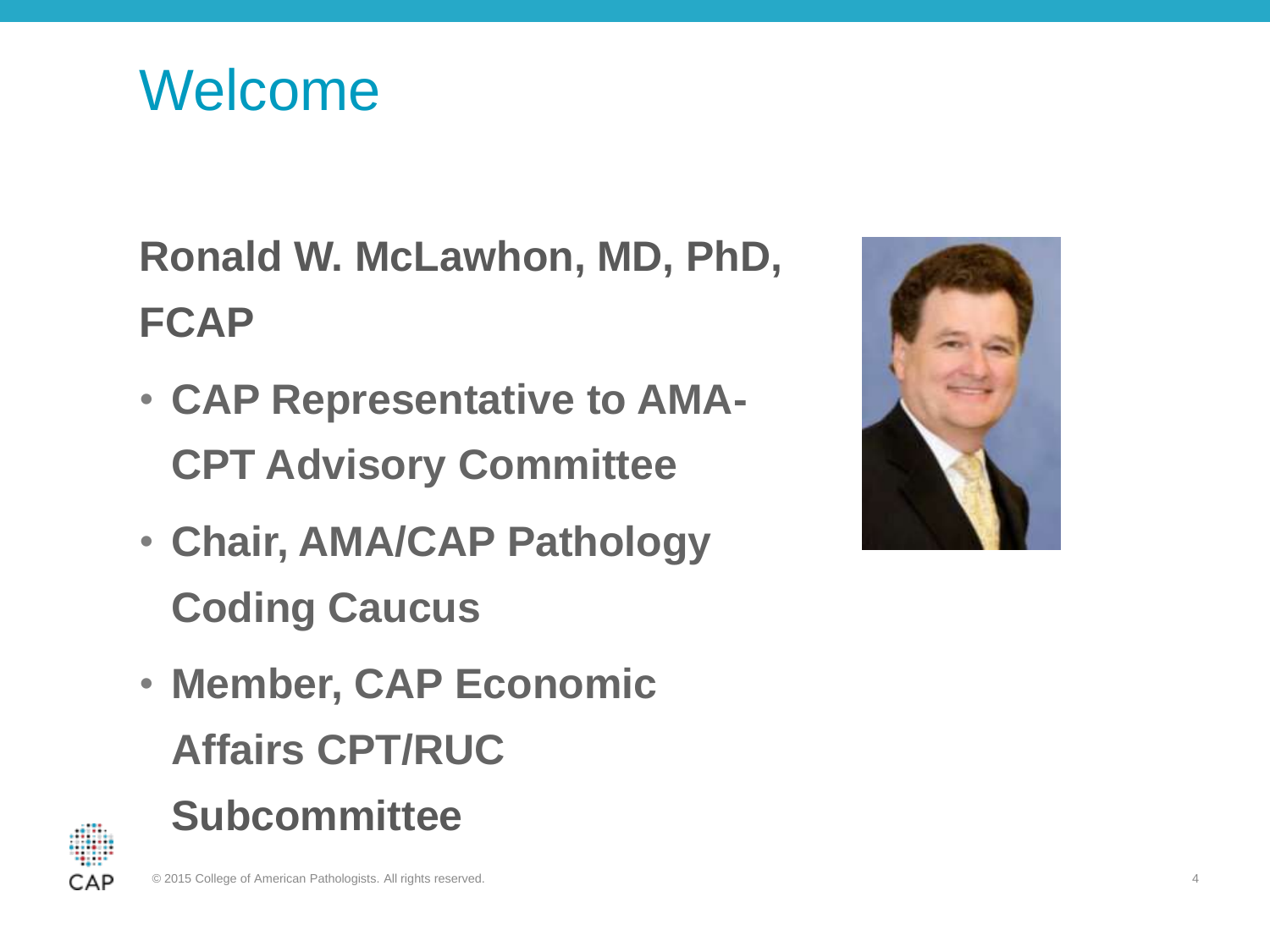### Agenda

- **Background**
- **Data Collection and Reporting**
- **Coding and Coverage**
- **What's Next**
- **Questions?**

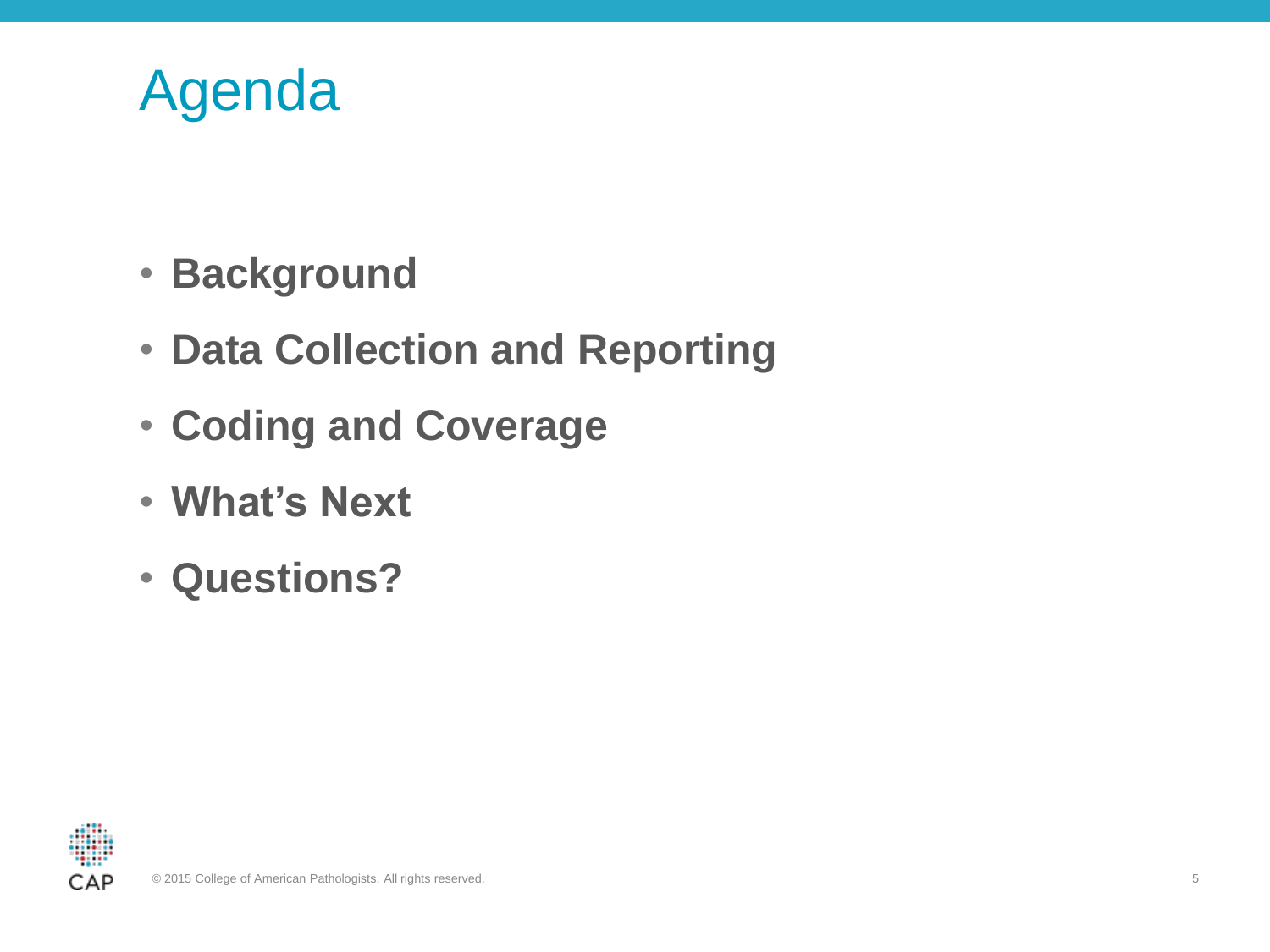## Background

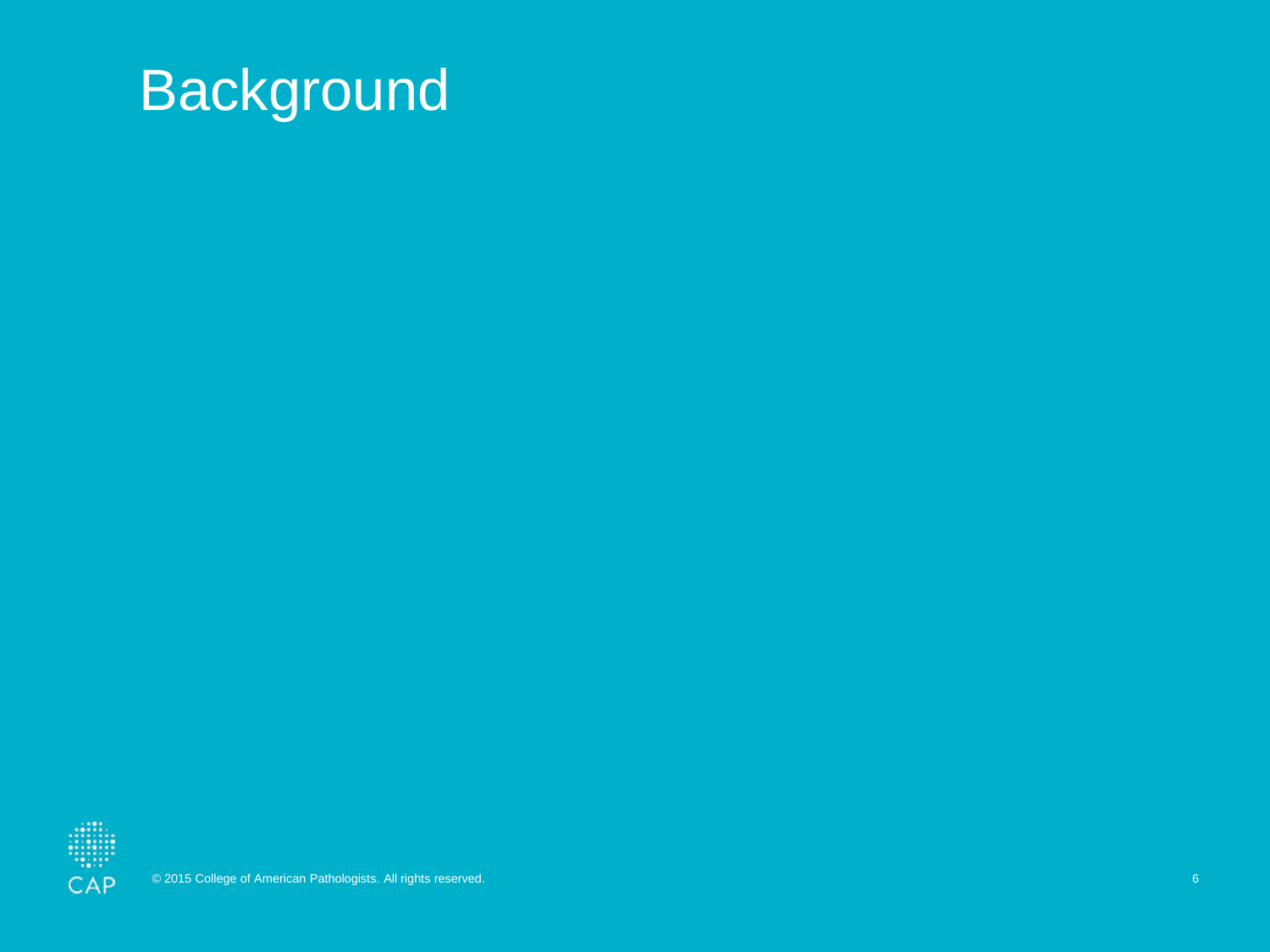### CLFS and PAMA

- **Clinical laboratory fee schedule (CLFS) first developed in 1984**
- **CMS planned to overhaul the system starting in 2015**
- **2014: Protecting Access to Medicare Act (PAMA) enacted**
	- **Postponed Medicare sustainable growth rate (SGR) cut**
	- **Reformed the Medicare CLFS and sets cap for reductions**
	- **Instituted other Medicare payment changes to offset temporary SGR fix**
- **CAP opposed PAMA**
- **CAP now advocates minimizing disruption and burdens to laboratories and patients.**

© 2015 College of American Pathologists. All rights reserved. 7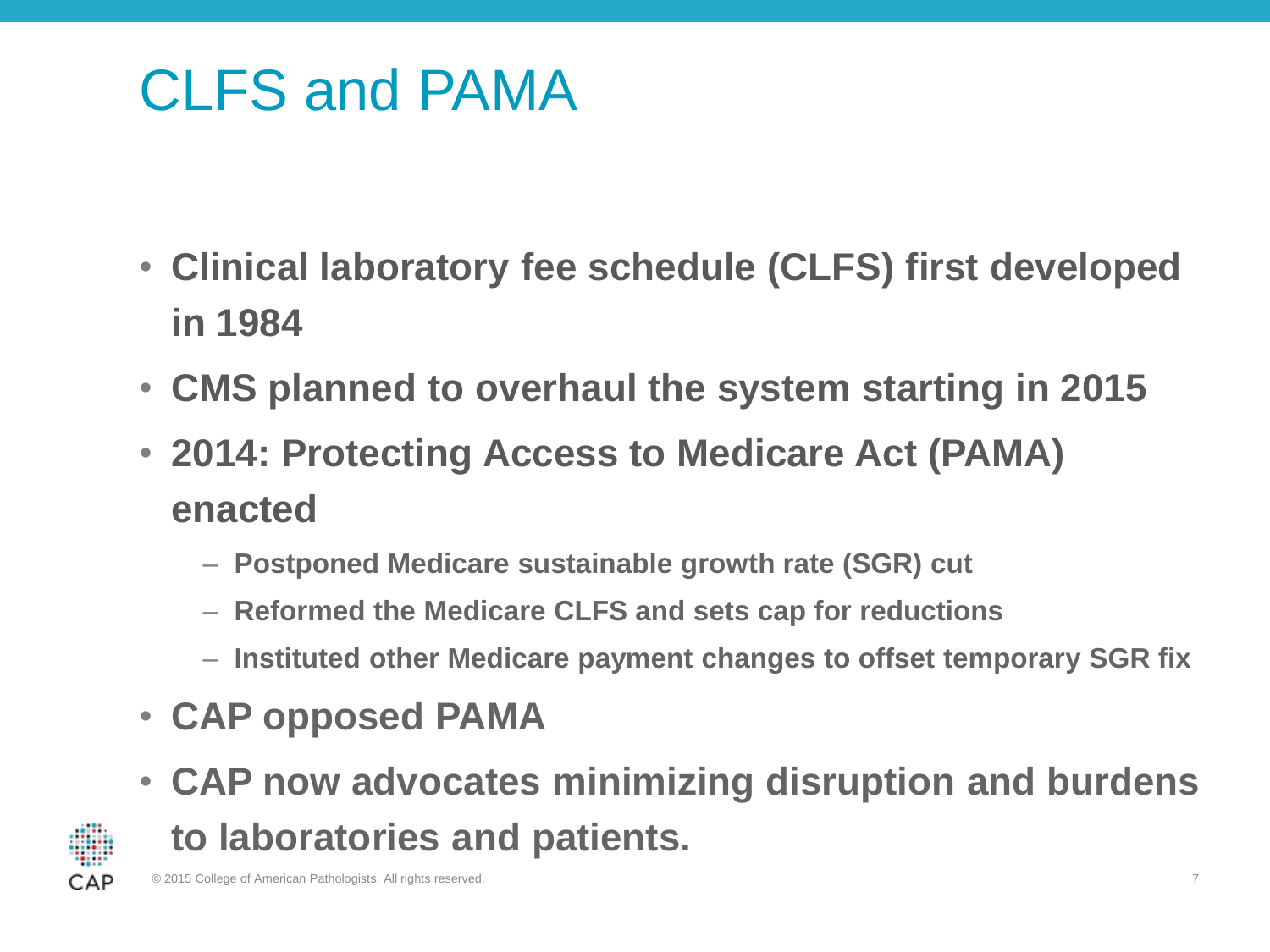## PAMA Proving Difficult for CMS to Implement

*Since enactment, the CMS has indicated the law and downstream implications for implementation are complex. As a result, CMS implementation deadlines were missed and stakeholders are now calling for delays.* 

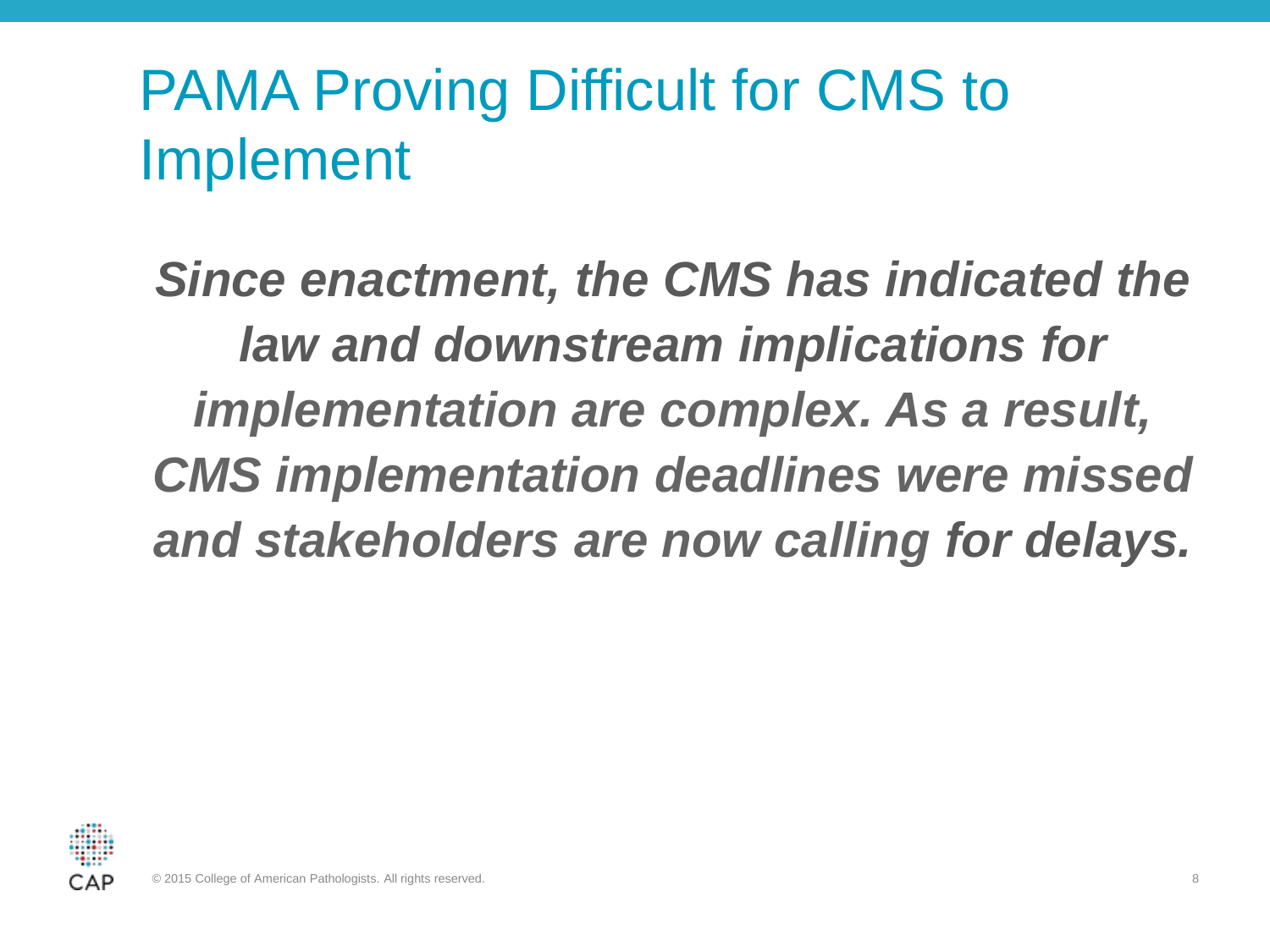### Basic PAMA Timeline

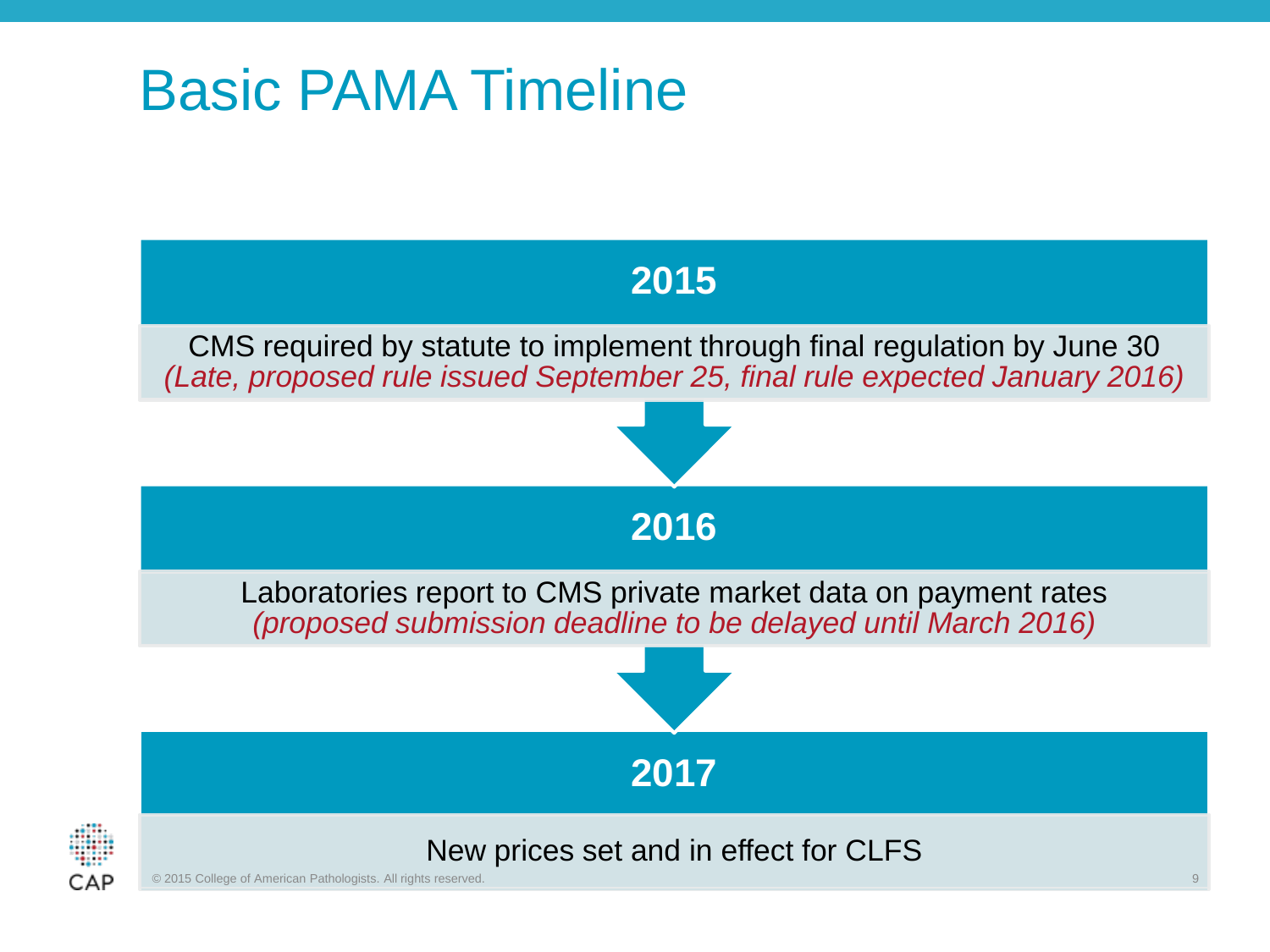### PAMA Caps CLFS Cuts

- **Medicare CLFS currently provides payment on 1,300 tests, pays \$8 billion a year**
- **Before PAMA, CLFS faced major cuts**
- **PAMA now phases in those reductions, but sets limits to cuts at 10% per year for 2017-2019 and 15% per year for 2020-2022**

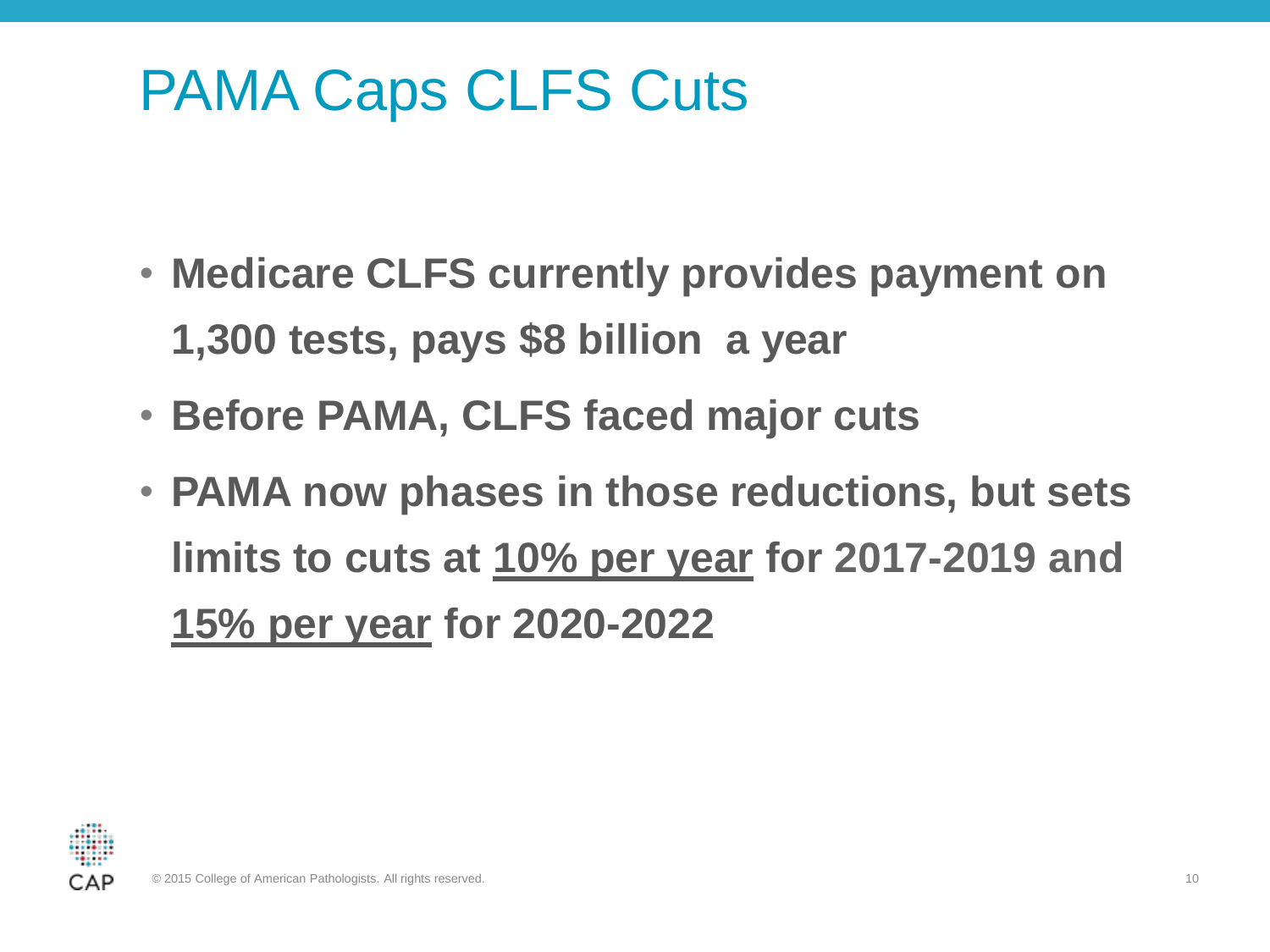### CAP Advocacy on PAMA Implementation

- **CAP engaged CMS after the law was enacted**
- **June 2014 comment letter detailed CAP's positions**
- **Nominated two members that now serve on a newly created advisory board**
- **November 2015 comments on proposed regulation**

|  |  |  |  |  |  |  |  |  |  |  |  |  |  |  |  |  |  | Home > Get Involved > Advocacy > STATLINE > STATLINE Issue      |  |  |
|--|--|--|--|--|--|--|--|--|--|--|--|--|--|--|--|--|--|-----------------------------------------------------------------|--|--|
|  |  |  |  |  |  |  |  |  |  |  |  |  |  |  |  |  |  |                                                                 |  |  |
|  |  |  |  |  |  |  |  |  |  |  |  |  |  |  |  |  |  |                                                                 |  |  |
|  |  |  |  |  |  |  |  |  |  |  |  |  |  |  |  |  |  |                                                                 |  |  |
|  |  |  |  |  |  |  |  |  |  |  |  |  |  |  |  |  |  | the contract of the contract of the contract of the contract of |  |  |
|  |  |  |  |  |  |  |  |  |  |  |  |  |  |  |  |  |  | <b>STATLINE</b>                                                 |  |  |
|  |  |  |  |  |  |  |  |  |  |  |  |  |  |  |  |  |  |                                                                 |  |  |
|  |  |  |  |  |  |  |  |  |  |  |  |  |  |  |  |  |  |                                                                 |  |  |
|  |  |  |  |  |  |  |  |  |  |  |  |  |  |  |  |  |  |                                                                 |  |  |
|  |  |  |  |  |  |  |  |  |  |  |  |  |  |  |  |  |  |                                                                 |  |  |
|  |  |  |  |  |  |  |  |  |  |  |  |  |  |  |  |  |  |                                                                 |  |  |
|  |  |  |  |  |  |  |  |  |  |  |  |  |  |  |  |  |  |                                                                 |  |  |

### College Engages With CMS on New Laboratory Requirements

In an effort to ensure a favorable regulatory environment for pathologists. The CAP engaged the CMS as it prepares to implement new Medicare laws that will affect laboratory medicine

The Congress significantly restead the Medicare direct laboratory fee schedule (CLFS) and made several often changes in the Primiding Access to Medicare Act (PAMA) of 2014. The law, signed by President Oliama on April 1. establishes new reporting requirements for laboratories in order to set circual laboratory free schedule (CLFR) prices. beginning in 2017. The CAP opposed this new tex, as it was part of the temporary fix to the broken Medicare. sustainable growth rate formula. The CAP jaterg with the AMA and many other medical societies, had ADVIX ATED FOR A PERMANENT FIX.

"Given the important rales pathologists play in developing laboratory tests, directing clinical laboratories, and assumeg. The quality and appropriationato of laboratory testing for their medical communities. The CAP has a significant state in the outcomes of these new paticizes," the CAP stated in a June 2 (efter to CMS. "As you hegin to work to implement this." bection of PAMA, we hope that you will keep our recommendations in mind."

The new statute creates questions of which laborateries will be required to report private payer data to the CMS starting in 2016. In 2017, the Medicare agency will use the data submitted by (aboratories to set payment rates on the CLFS.

The CAP recommended that the CMS should include hospital laboratories that provide the majority of their CLFS. services for non-patents. Further, the CMS should not rush to promulgate a low expenditure or low volume threshold. as provided for in the statue, but should carefully collect data and use a public and transparent process to collect the data. The exception from reporting requirements for capitated payments should driv apply to per-member, per-month. arrangements. Be CAP stated. The more laboratories that report, the resulting weighted median price for a given test is litely to be more accurate for the full range of taboratories.

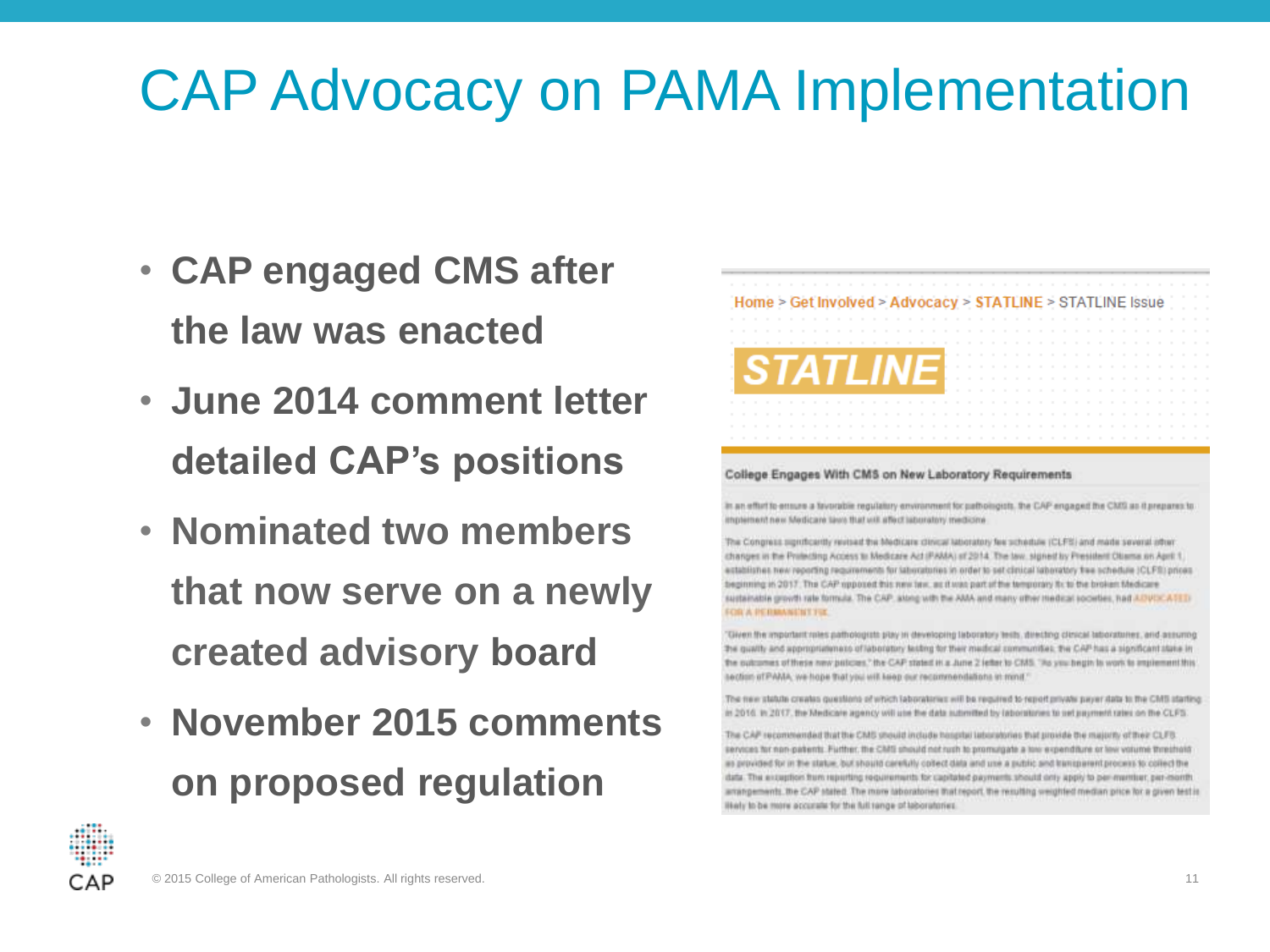### Data Collection and Reporting

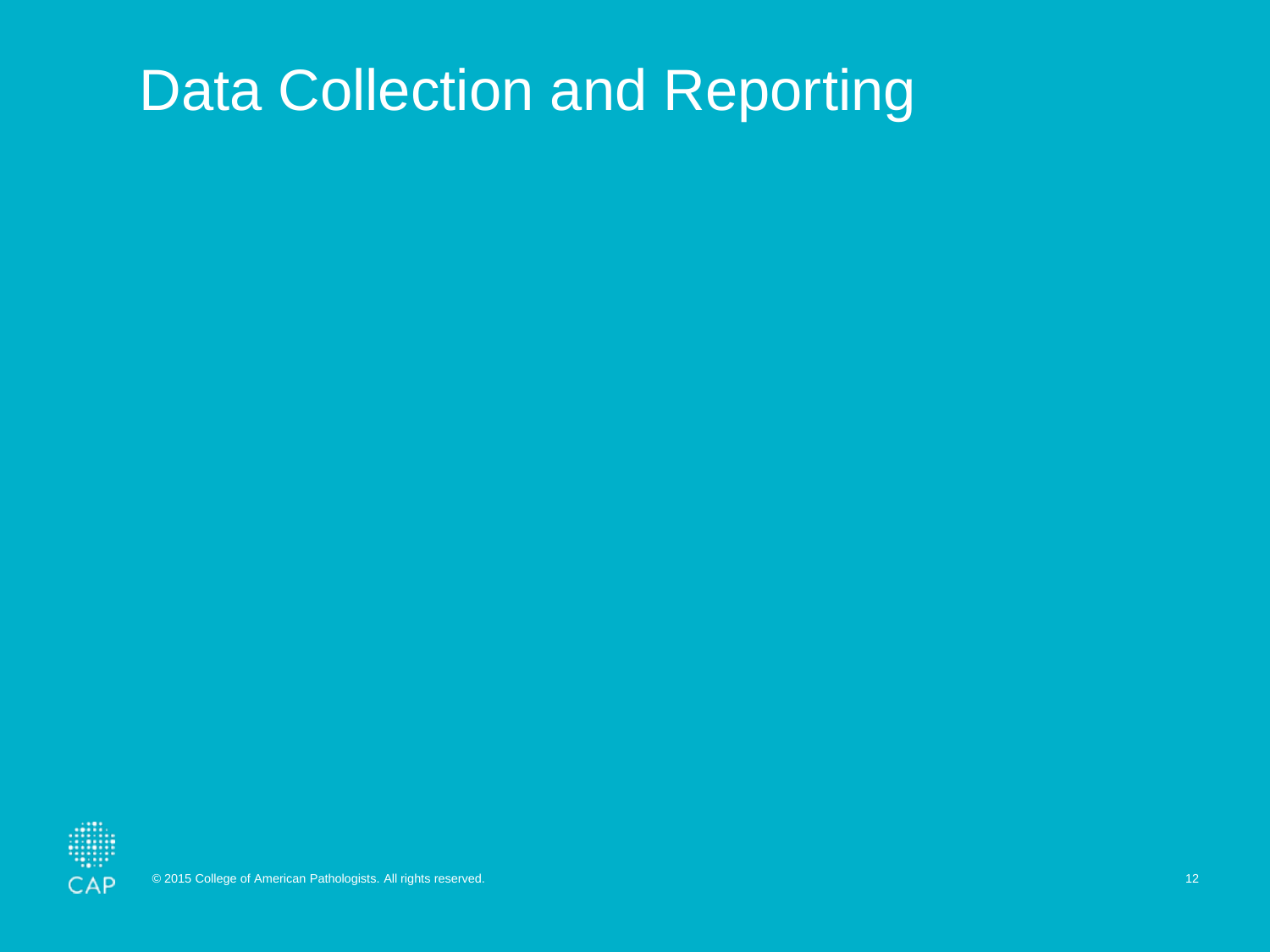### How will CMS make the system work?



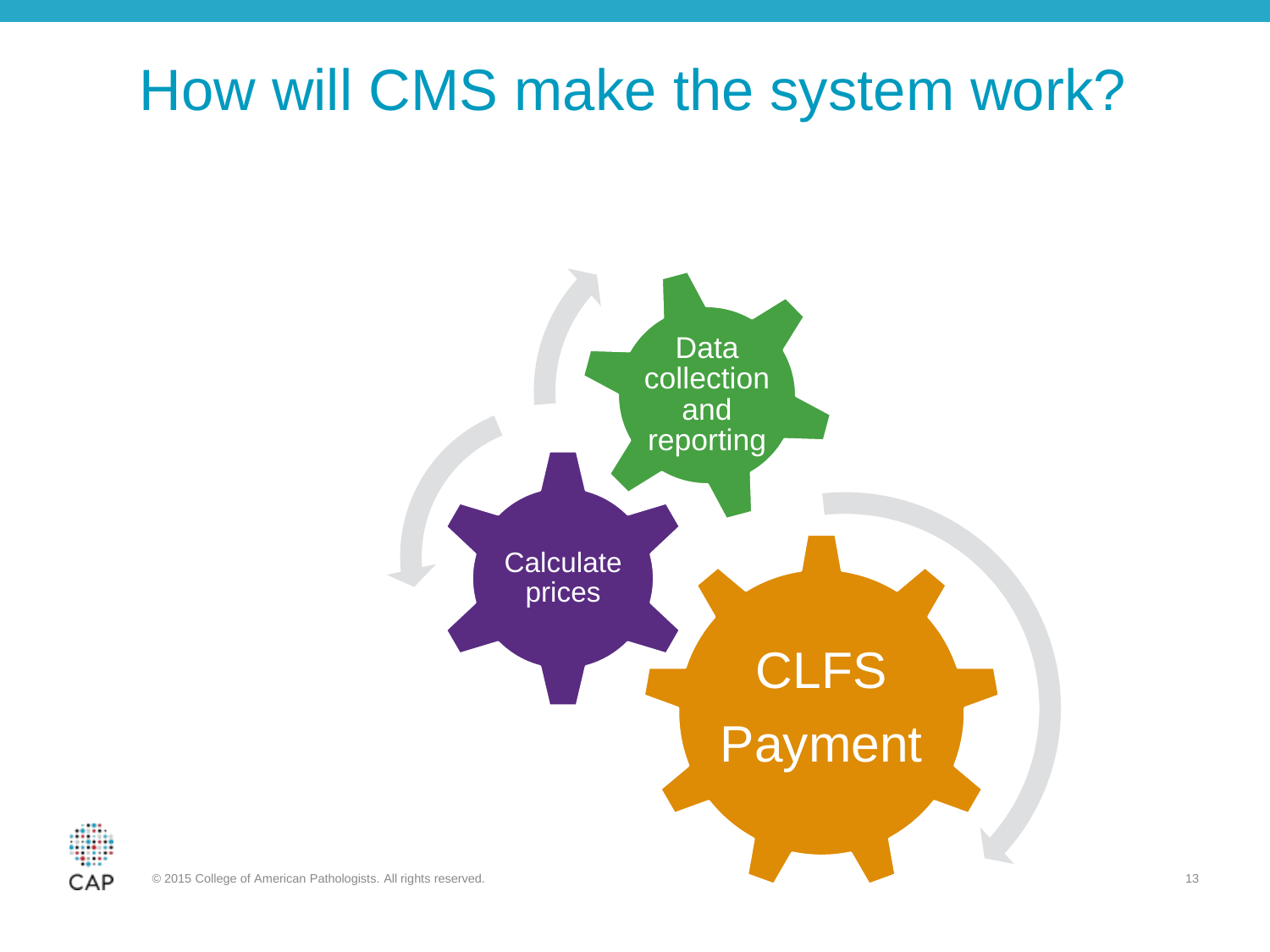### What Must Be Reported

- **Statute requires reporting of "applicable information" on the payment rate paid**
	- **For each clinical diagnostic laboratory diagnostic test (CDLT) during the reporting period**
	- **By each private payor**
		- **Health insurance issuer and group health plan**
		- **Medicare Advantage plan**
		- **Medicaid managed care organization**
	- **With the volume of tests by each payor at each rate**



**But how is "the payment rate paid" defined? College** of American Pathologists. All rights reserved.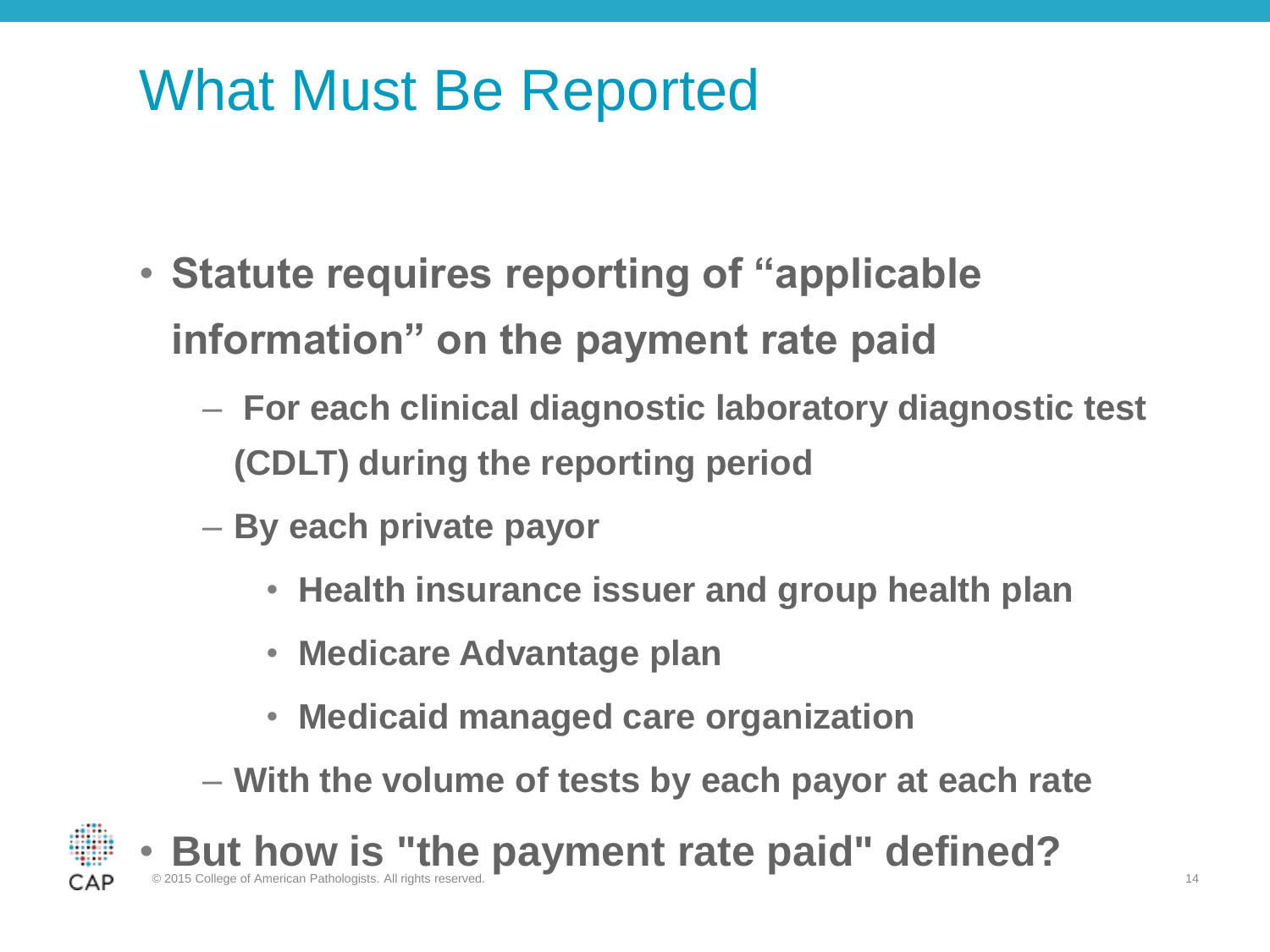# CDLT and ADLT Reporting

| <b>Test</b>                                                   | <b>Data Reporting</b> |
|---------------------------------------------------------------|-----------------------|
| CDLT                                                          | Every 3 years         |
| <b>Advanced Diagnostic Laboratory</b><br><b>Tests (ADLTs)</b> | Annually              |

**ADLTs = Tests furnished by only one laboratory that meets one of the following:**

– **analysis of RNA or DNA, or proteins combined with a unique algorithm**



– **cleared or approved by the FDA**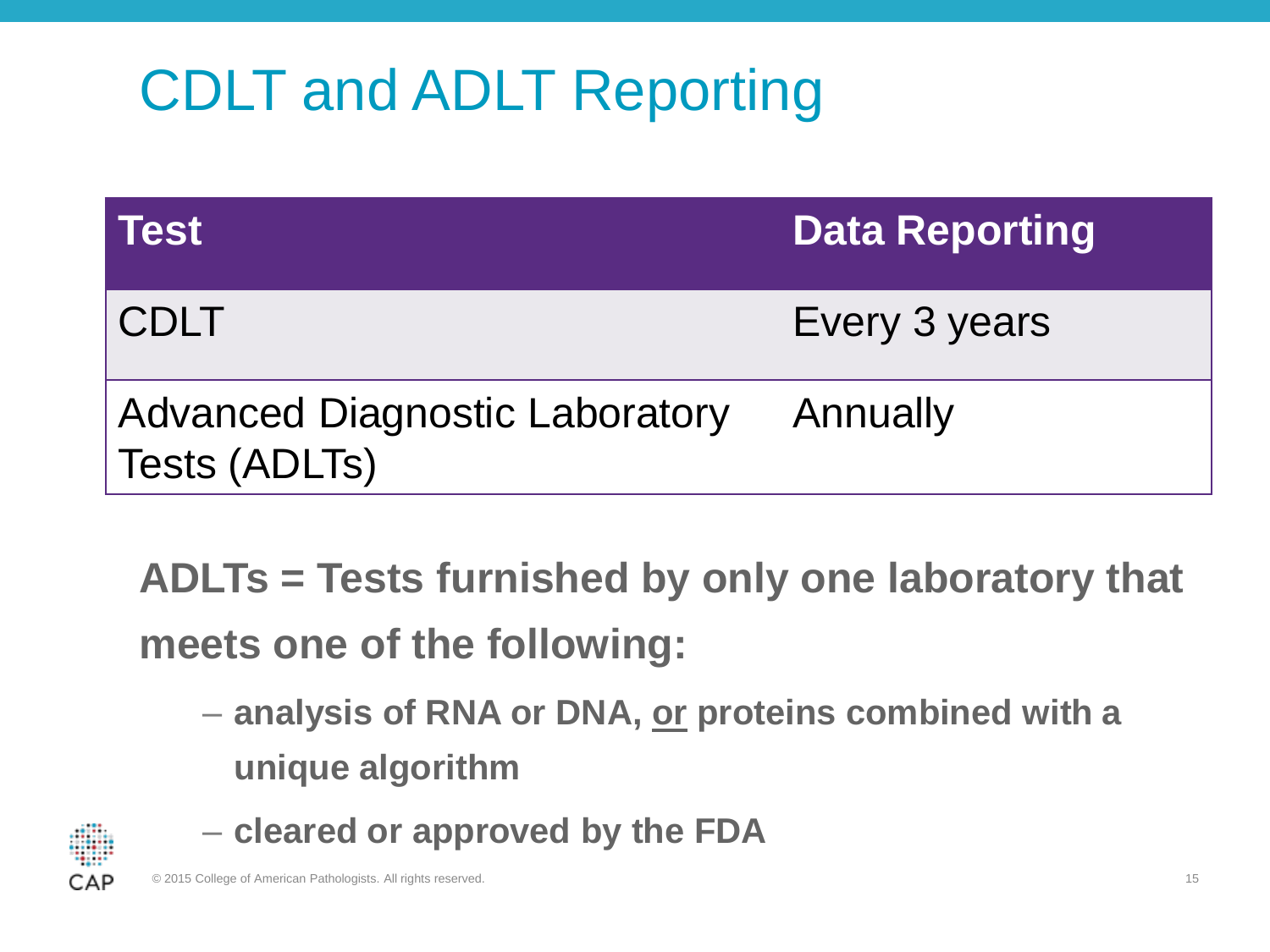## Applicable Laboratories = Subject to Reporting

- **Majority: (>50%) of total Medicare revenues from the CLFS and physician fee schedule (PFS) of an organization as defined by a single TIN.**
	- **Effect: Exclude hospital laboratories**
- **Low Expenditure Exclusion:**
	- **Laboratories paid < \$50,000 on the CLFS per year, not required to report; ≥ \$50,000, required to report**
	- **Effect: Exclude most physician office laboratories**

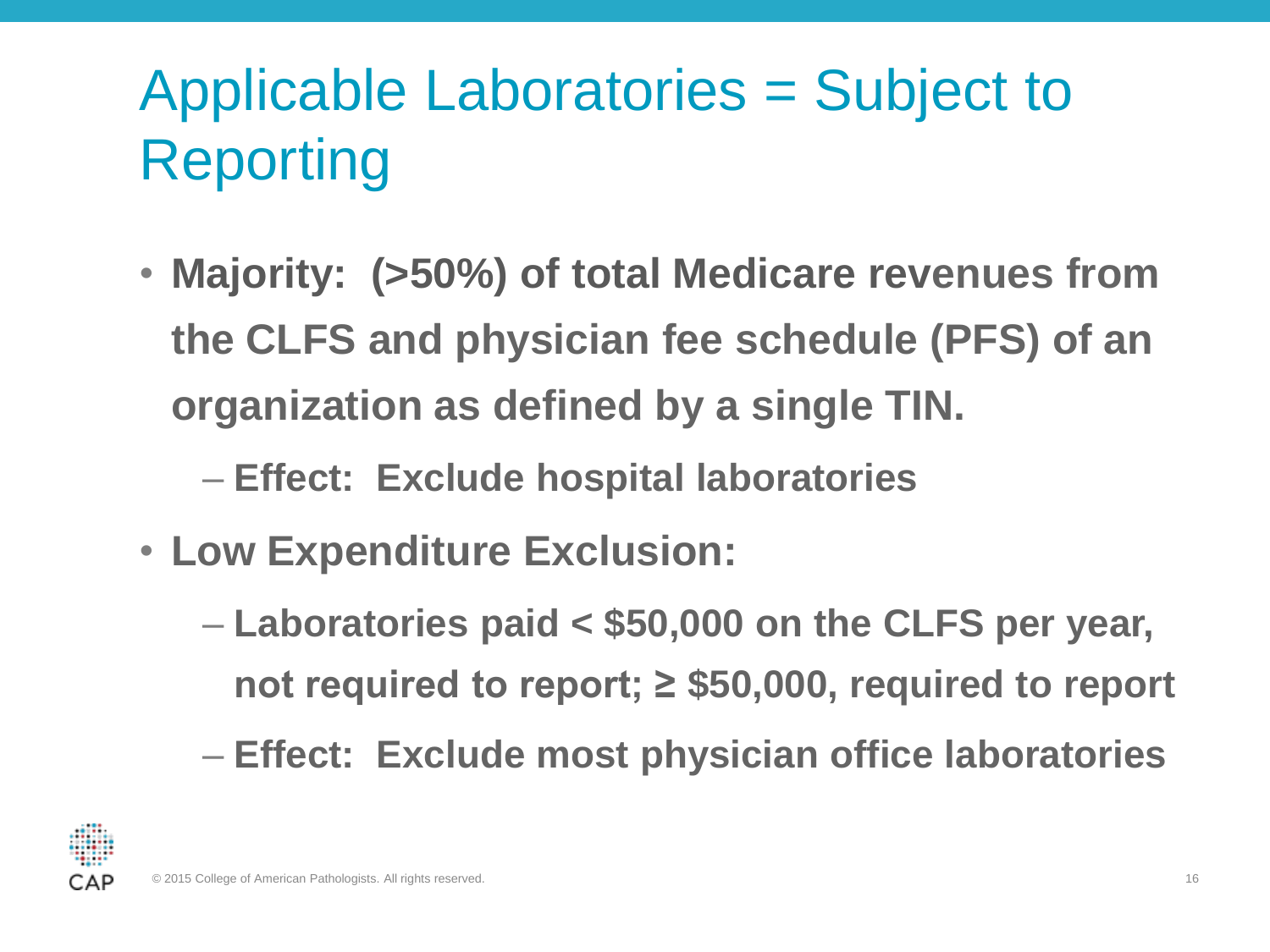## Applicable Laboratories Subject to Reporting

- **CAP believes the criteria for reporting are too narrow and will skew CLFS reimbursement**
- **American Hospital Association (AHA), laboratory community, and others express similar concerns**

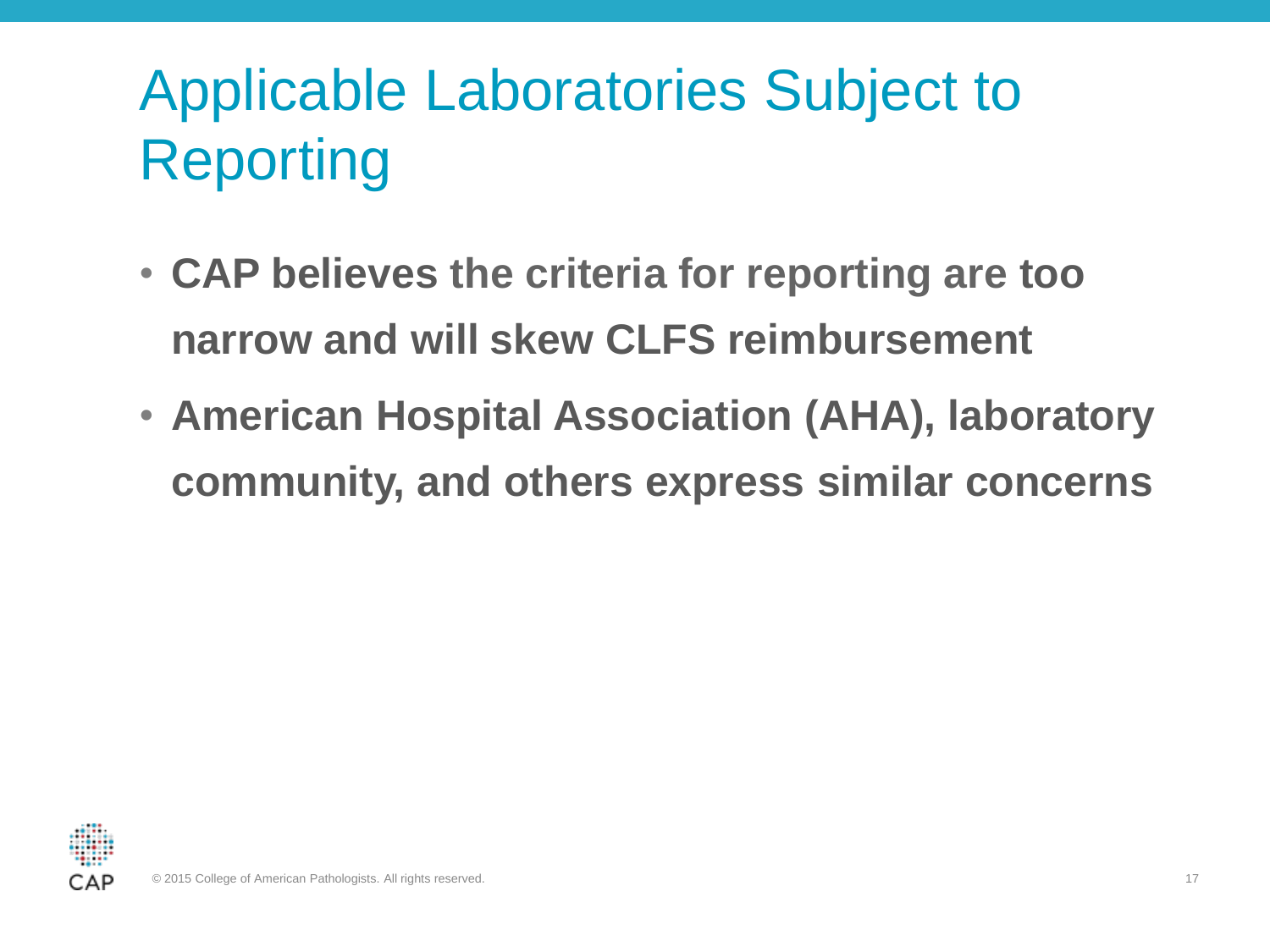### Which Laboratories Will Report?

### **Most large laboratories except hospitals would submit data**

### **Independent Laboratories Physician Office Laboratories**





**Independent laboratories will report**

### 6% **Physician office laboratories would report**

### **Overall CLFS Payments**

52%

**Independent laboratories will not report**

> **CMS estimates those reporting account for 99% of CLFS reimbursements**

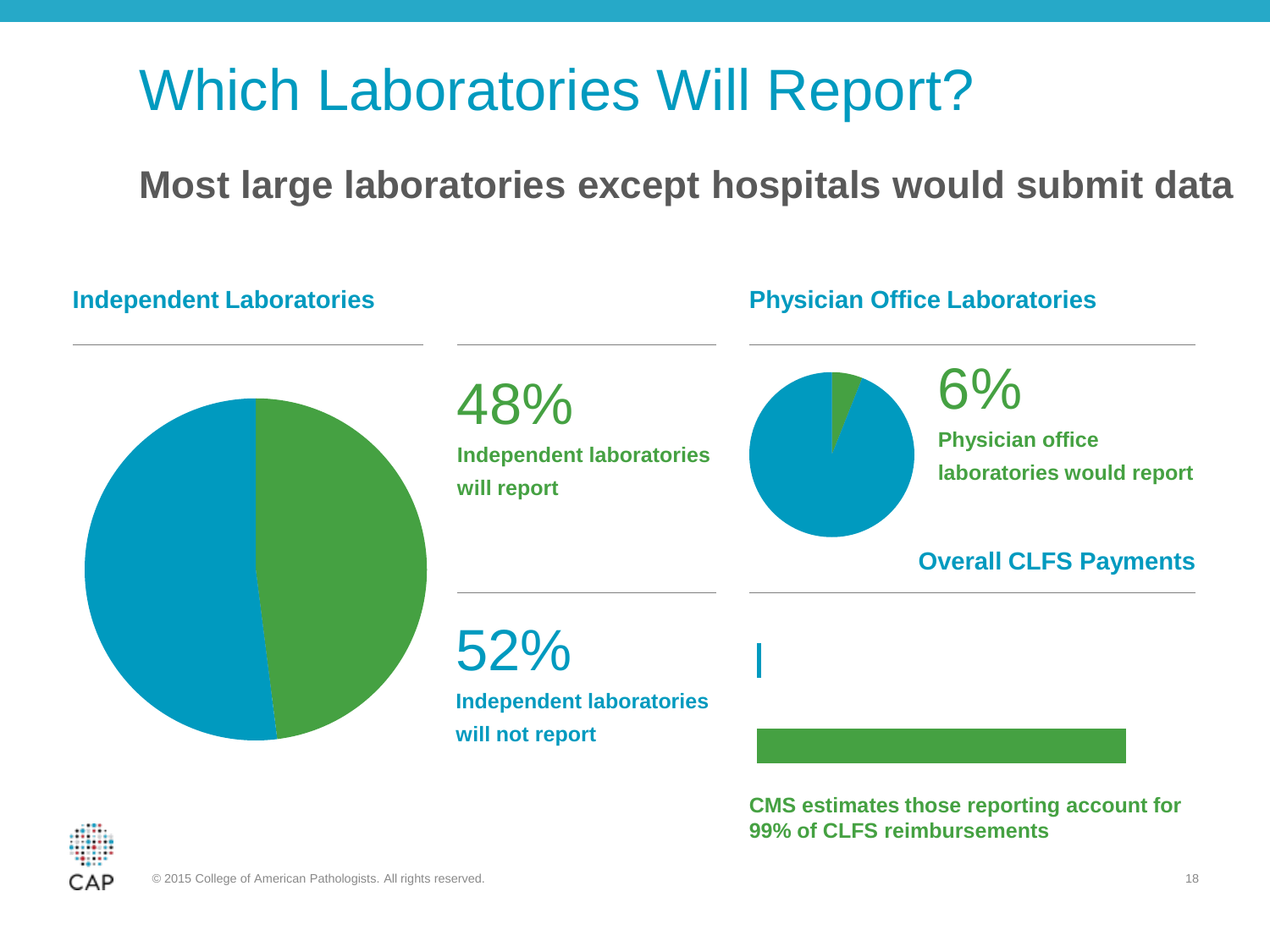## If CMS Does Not Broaden Laboratories Required to Report…

- **CAP encourages CMS to publicly report the weighted average payment for each test stratified by laboratory size in order to:**
	- **Document a likely trend toward lower payments correlated with higher volumes**
	- **Allow CMS to adjust requirements as needed prospectively so that data collected mirrors true market rates (potentially including smaller laboratories should this trend be validated)**

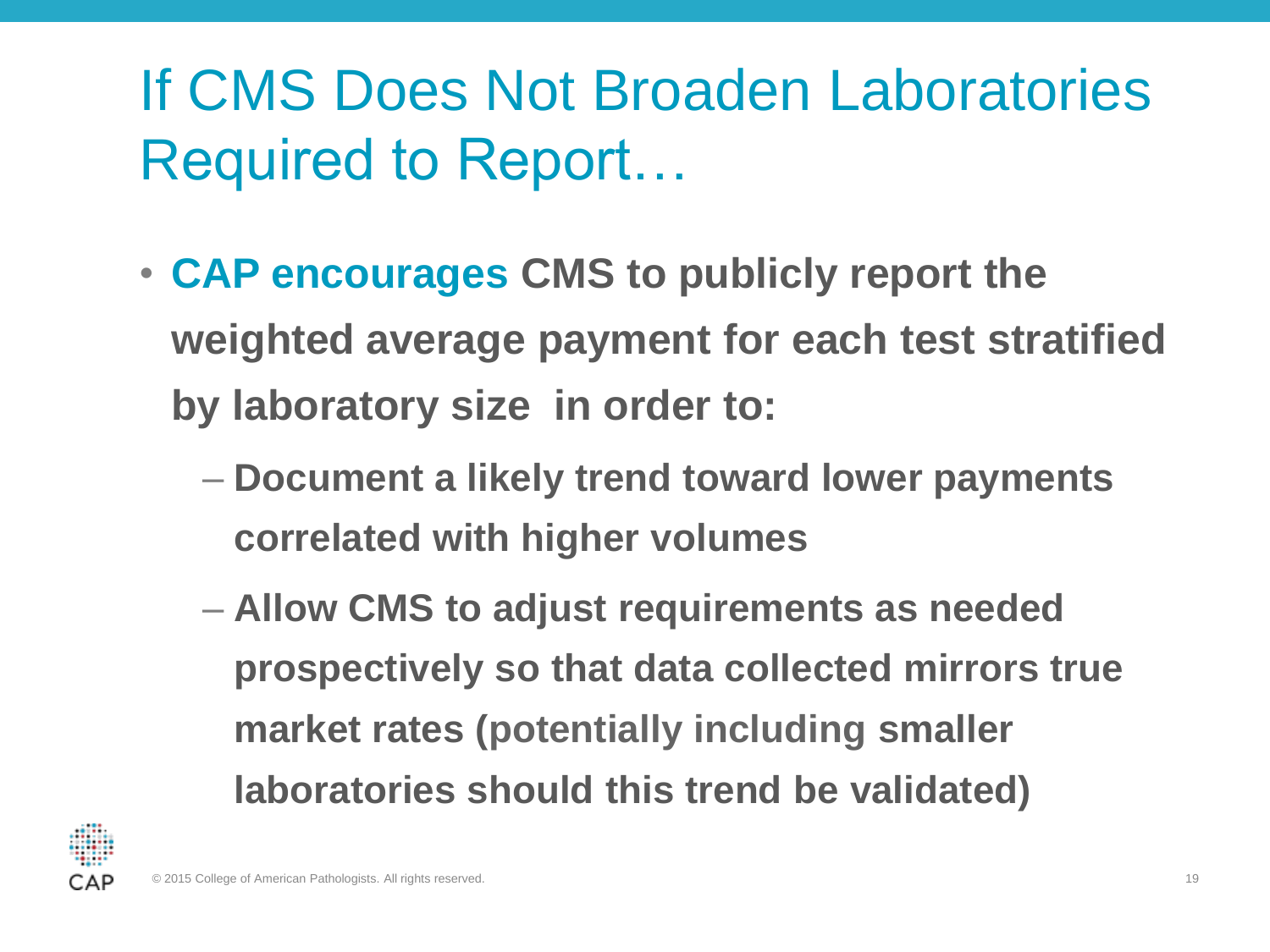### Data Collection Period

- **CMS Proposed Rule: Initial collection period**
	- **Collection period: all private payor payments from July 1 – December 31, 2015**
	- **Submission deadline: Delayed until March 31, 2016**
- **CAP recommendation:**
	- **Collection period: January 1 – June 30, 2016**
	- **Submission deadline: September 30, 2016**
- **AHA, laboratory community and others also call for delays**

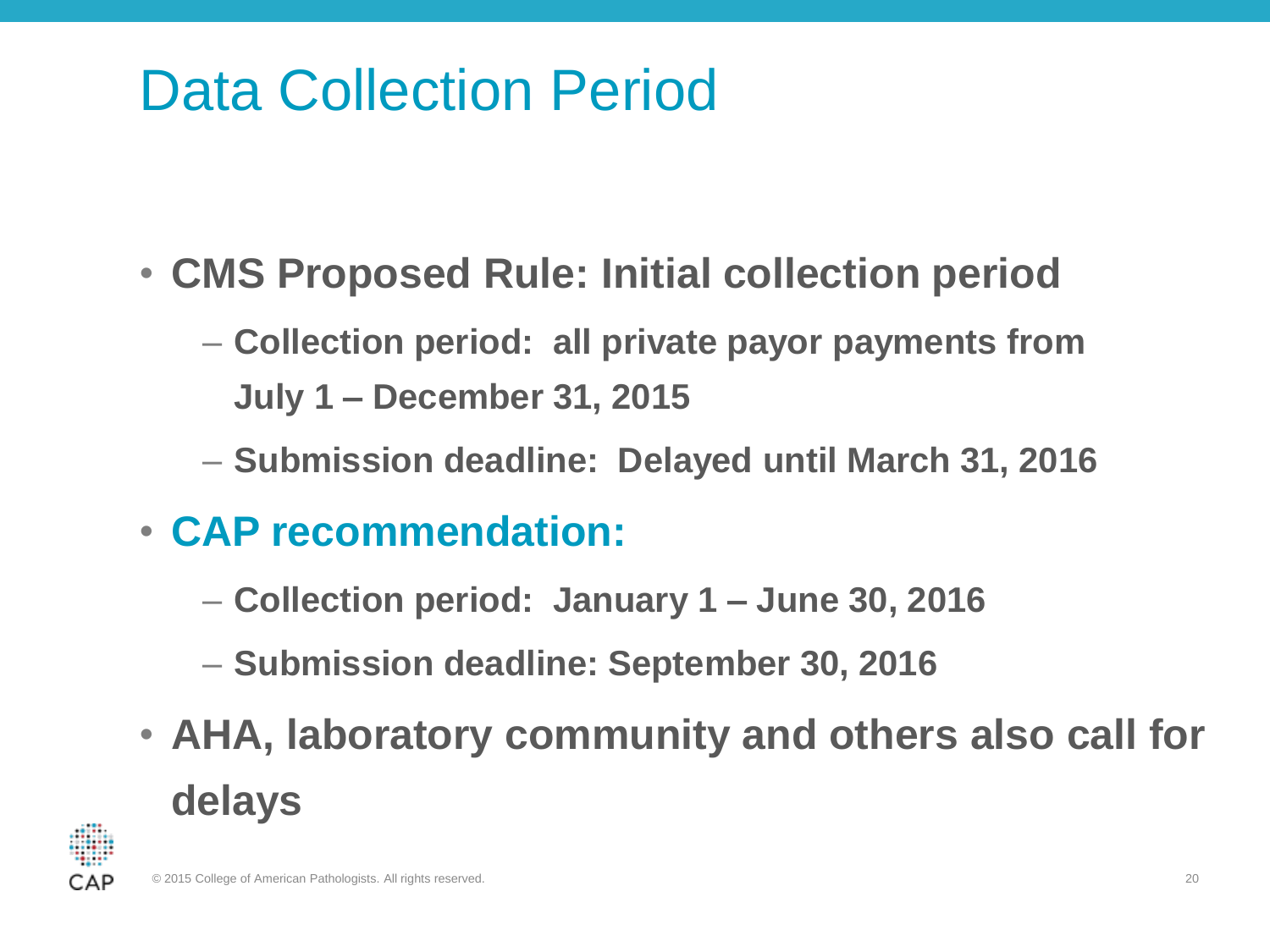### Administrative burden, cost?

- **To date, CMS has specified only that rate and volume is to be reported. Specifics to be provided in subsequent guidance.**
- **CAP concerns:**
	- **Insufficient detail and time to implement**
	- **Substantial costs and burdens**
	- **Ability to comply with reporting requirements**
	- **Penalties for failure to comply with reporting requirements**
- **Reporting will be by web-based portal/reporting system.** 
	- **Based on previous experience with similar CMS systems,**



**this could prove cumbersome.**

© 2015 College of American Pathologists. All rights reserved. 21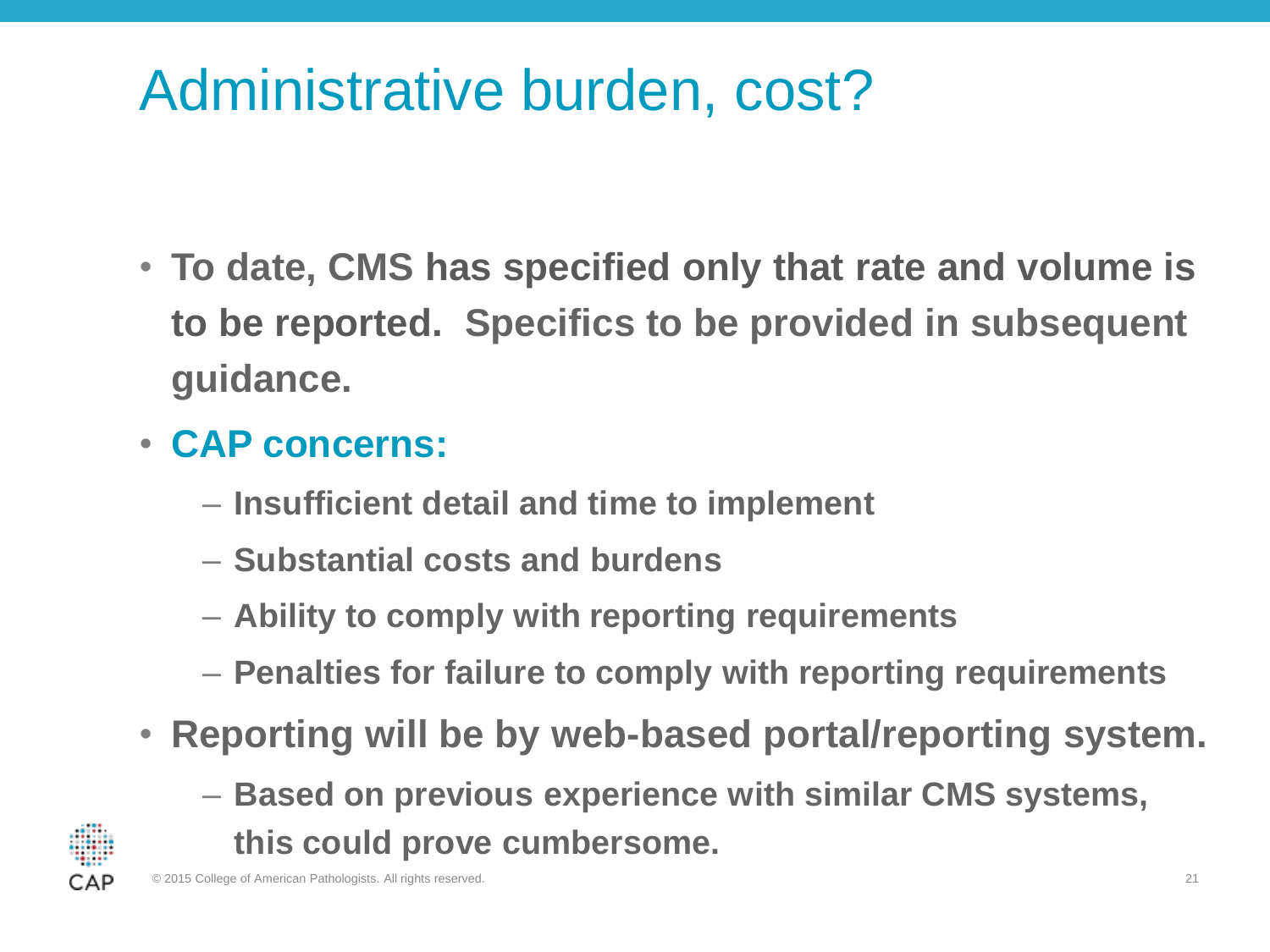### Penalties for noncompliance

- **Under statute, PAMA provides for civil monetary penalties (CMPs) of up to \$10,000 per day for each failure to report, misrepresentation, or omission.**
- **CAP proposed:**
	- **Leniency for laboratories especially during initial reporting period**
	- **Penalties only for material and/or willful violations**
	- **Opportunity to correct reported data and to address disputed information before being penalized**



– **Calibration of any penalty to complexity and impact**

© 2015 College of American Pathologists. All rights reserved. 22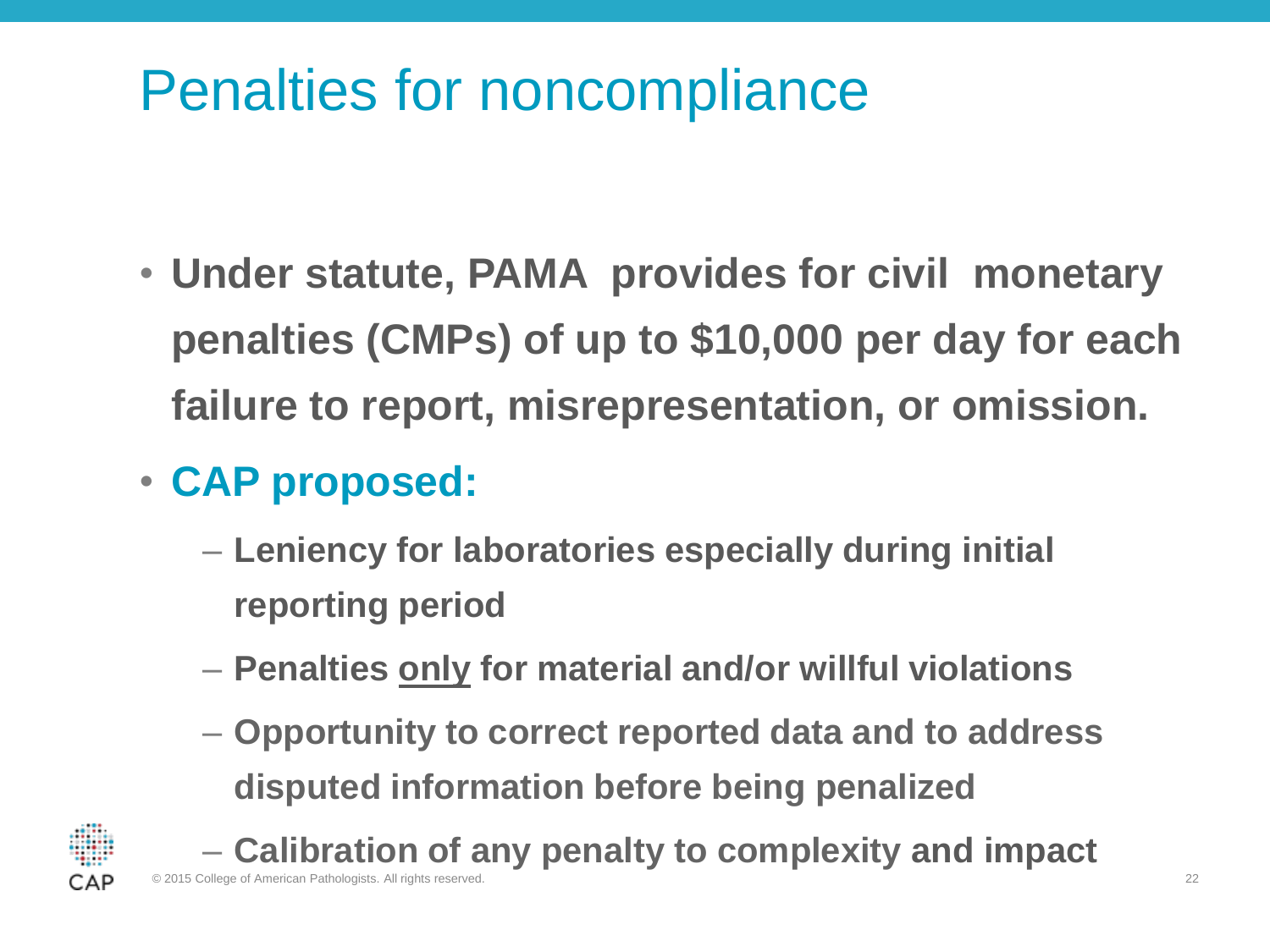### Data Certification

- **Certification of accuracy and completeness of applicable information by:**
	- **President, CEO, or CFO of an applicable laboratory**
	- **Direct report to the whom the individual above has delegated authority**
- **CMP implications for those who certify**
	- **OIG will enforce/implement**
- **Part B drug reporting = model for PAMA CMPs**

– **Not analogous and volume significantly lower**

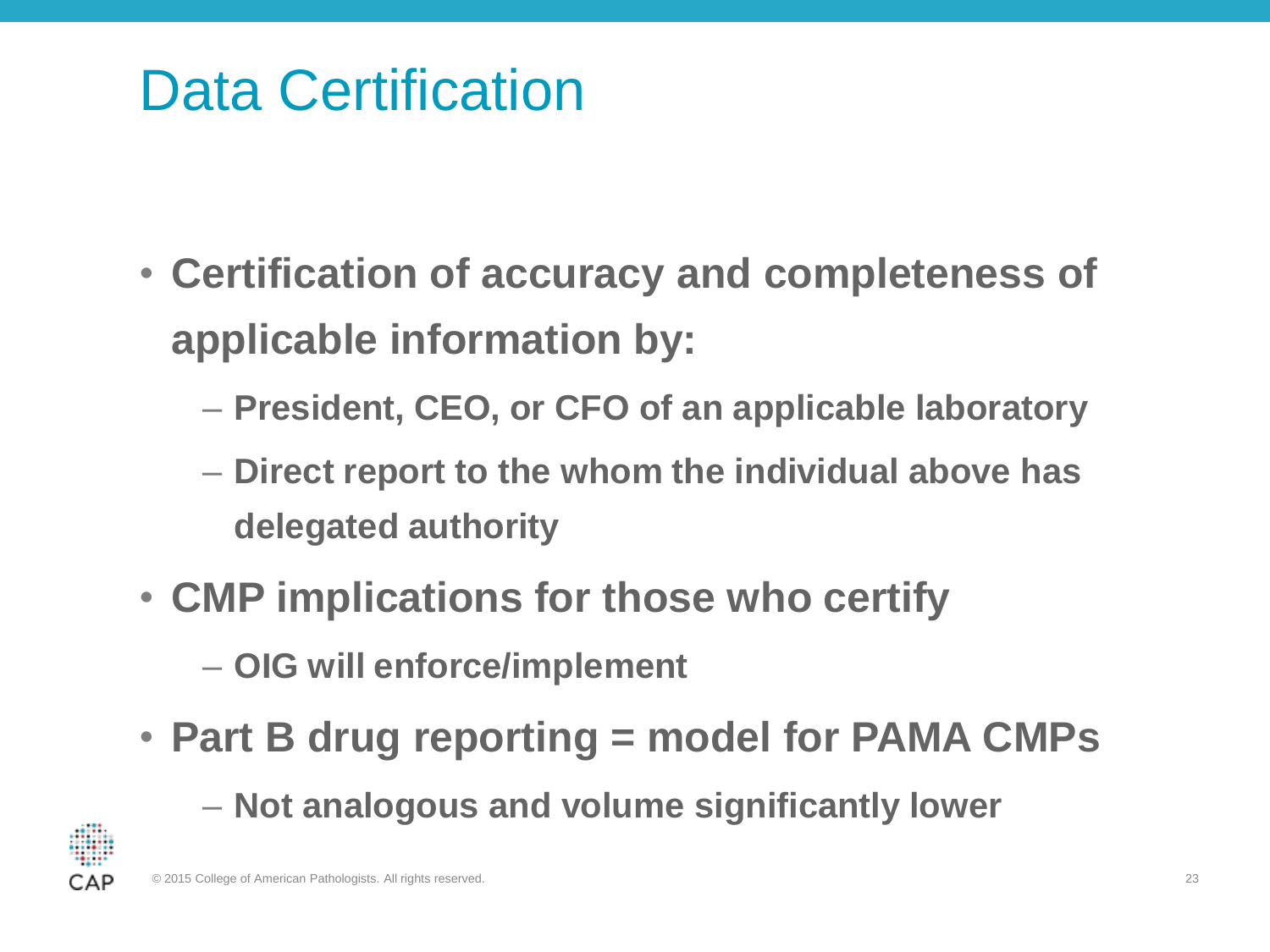### Calculating payments

- **Statute: CMS will use a "weighted median."**
	- **Median of array of volume and reimbursements**
- **CAP Recommendation: Independent review of CLFS calculations and publication of review's findings**

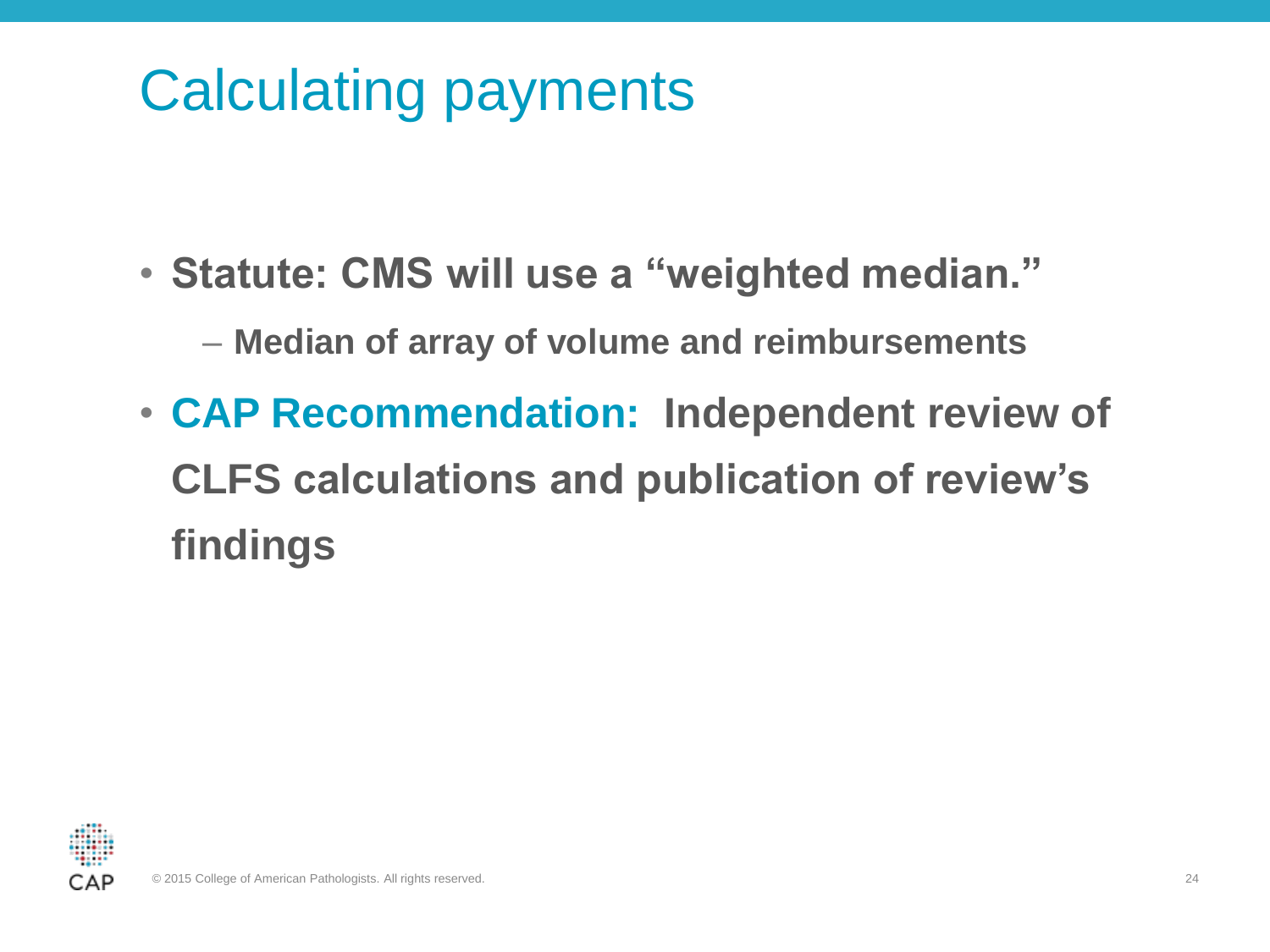## Coverage and Coding

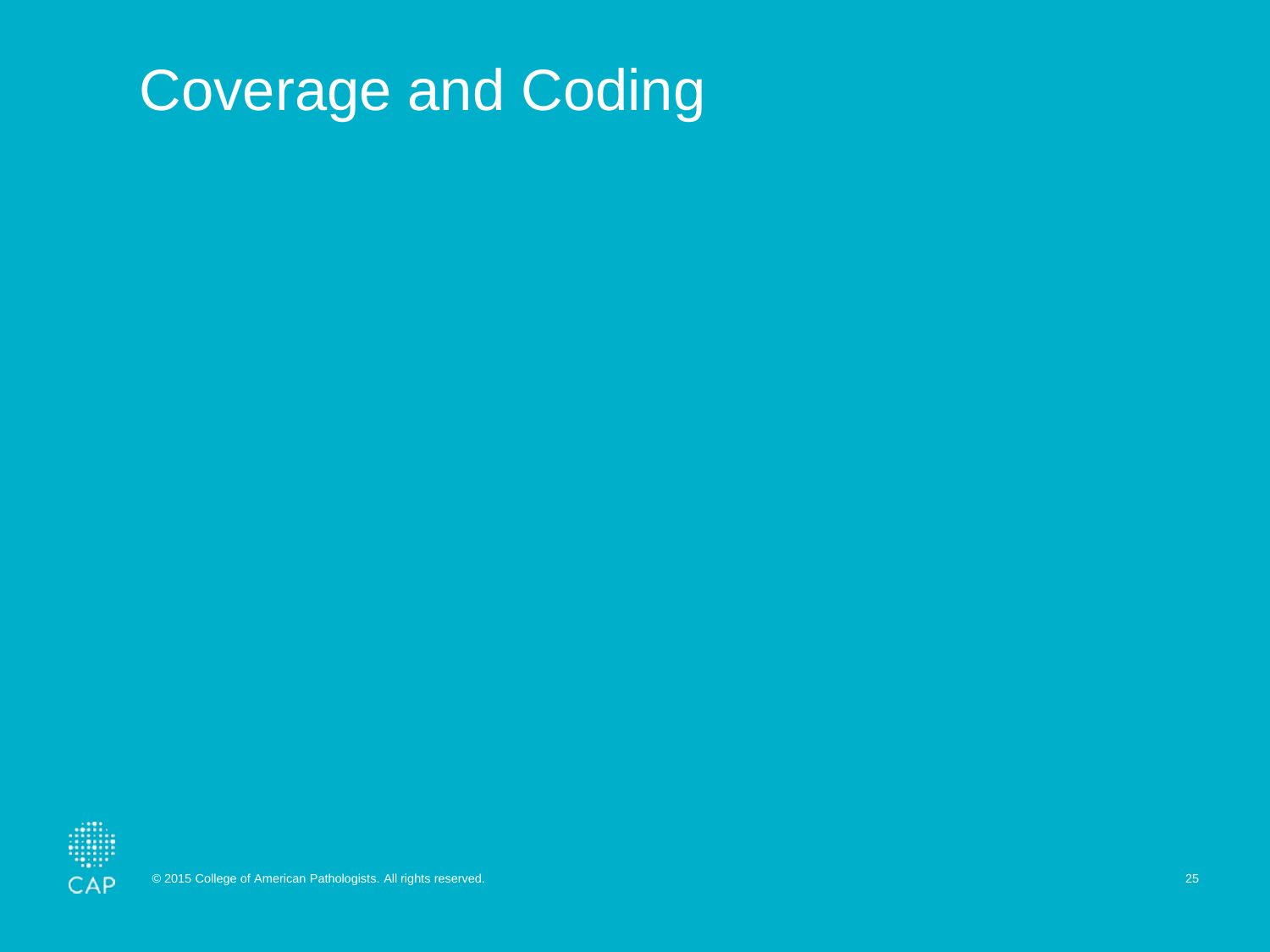

- **PAMA gives CMS the authority to consolidate Medicare coverage policies and/or claims processing for laboratory tests**
	- **CAP pleased the CMS did not exercise this authority with regard to payment processing**
- **CMS requested comment on pros and cons of consolidating coverage policies to one to four MACs**
	- **CAP pointed out the disadvantages based on recent**



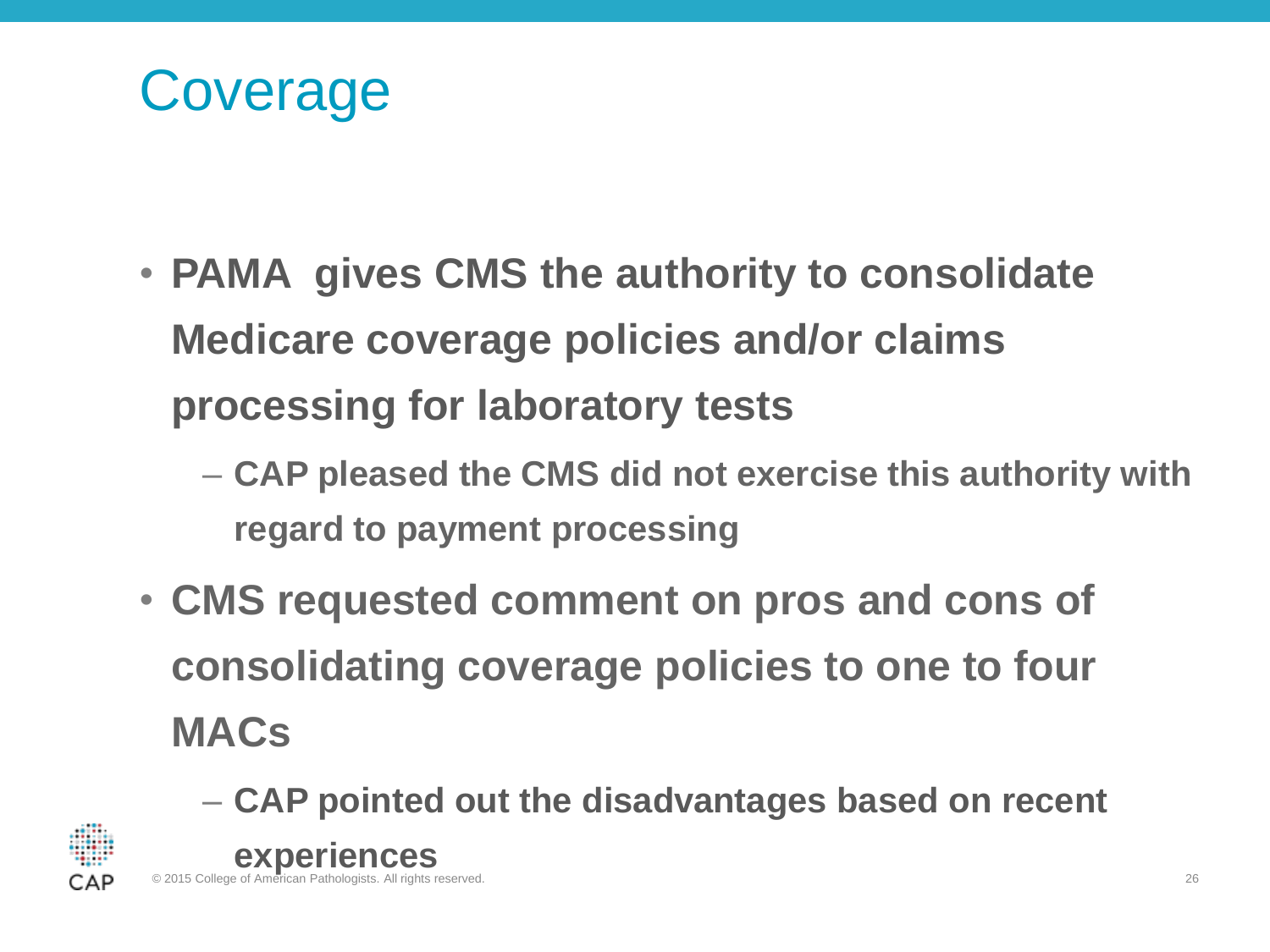

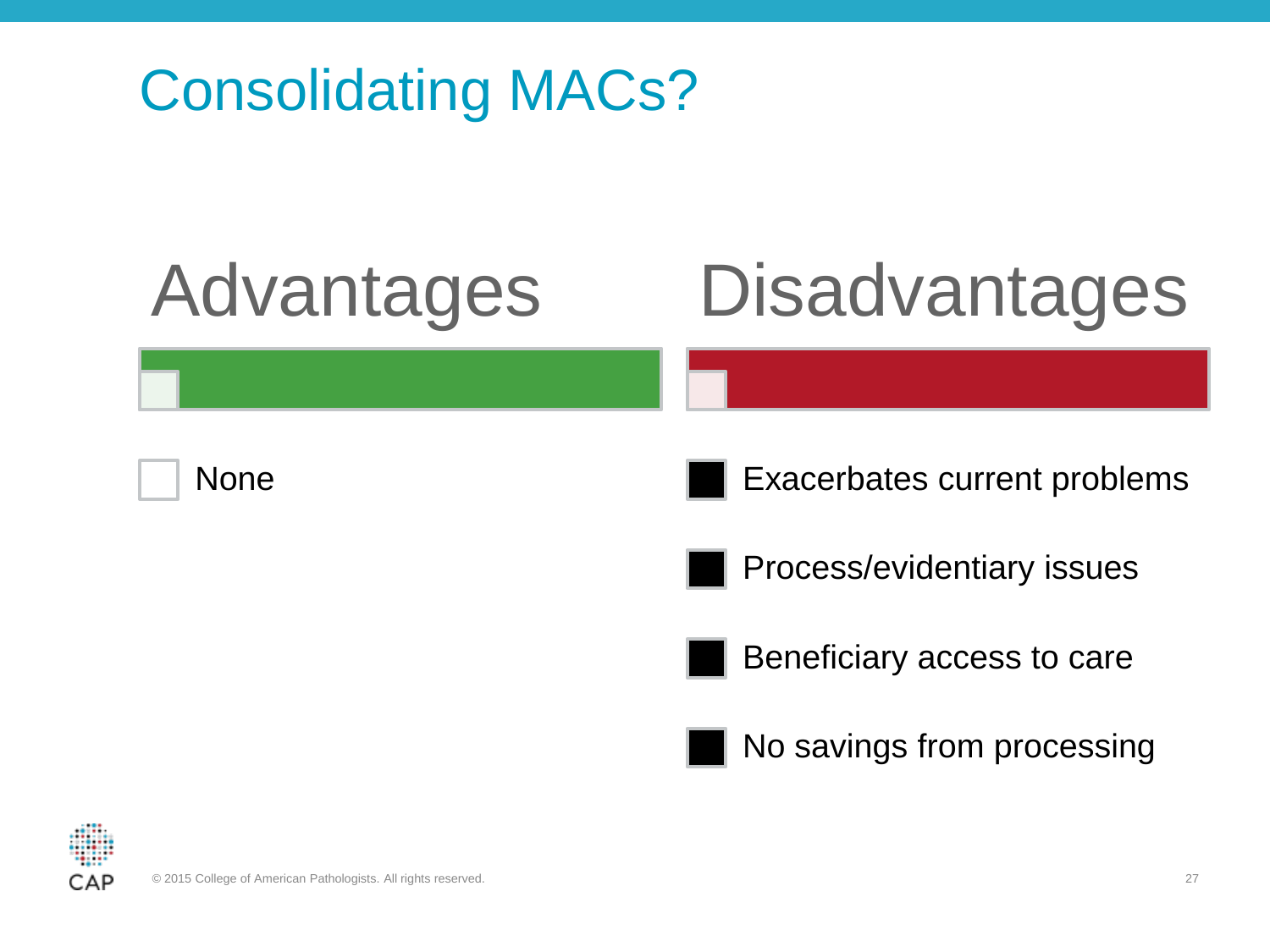

- **CMS proposes to use its current coding processes to meet its statutory obligation to assign codes to certain new tests**
	- **CAP seeks to ensure CMS uses HCPCS Level 1 (CPT) codes when available**
- **PAMA permits HHS to use temporary HCPCS codes for new:**
	- **ADLTs**
	- **CDLTs cleared or approved by the FDA**

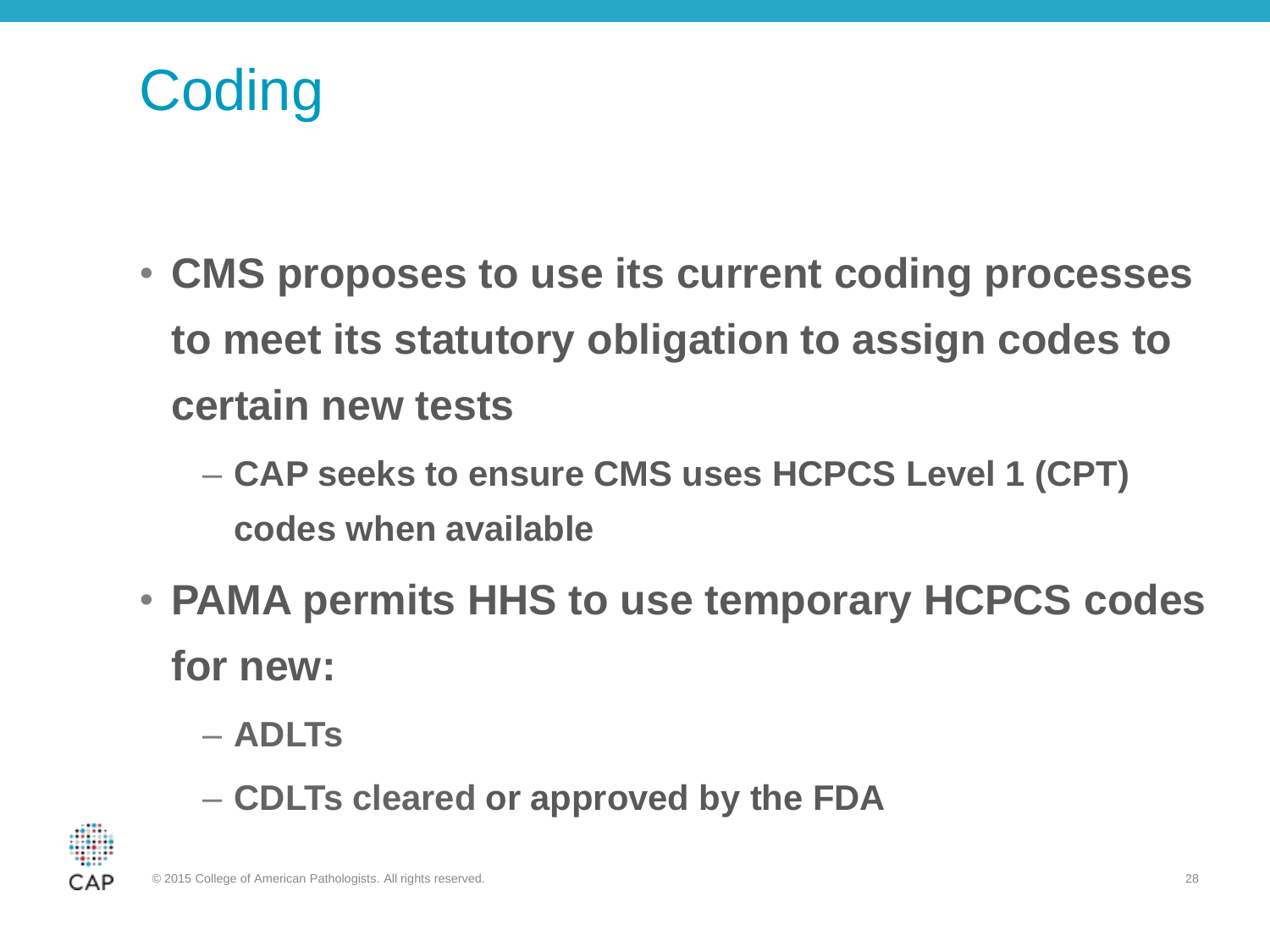Coding: ADLTs

- **CAP strongly recommends the timely establishment of permanent codes for ADLTs through CPT**
	- **Sunset temporary codes after two years despite Secretary authority to extend**
- **Importance of use of HIPAA-designated code sets, identifiers and modifiers, especially in assigning codes for new tests**
- **CPT codes and CPT gene identifiers already cover many new tests**

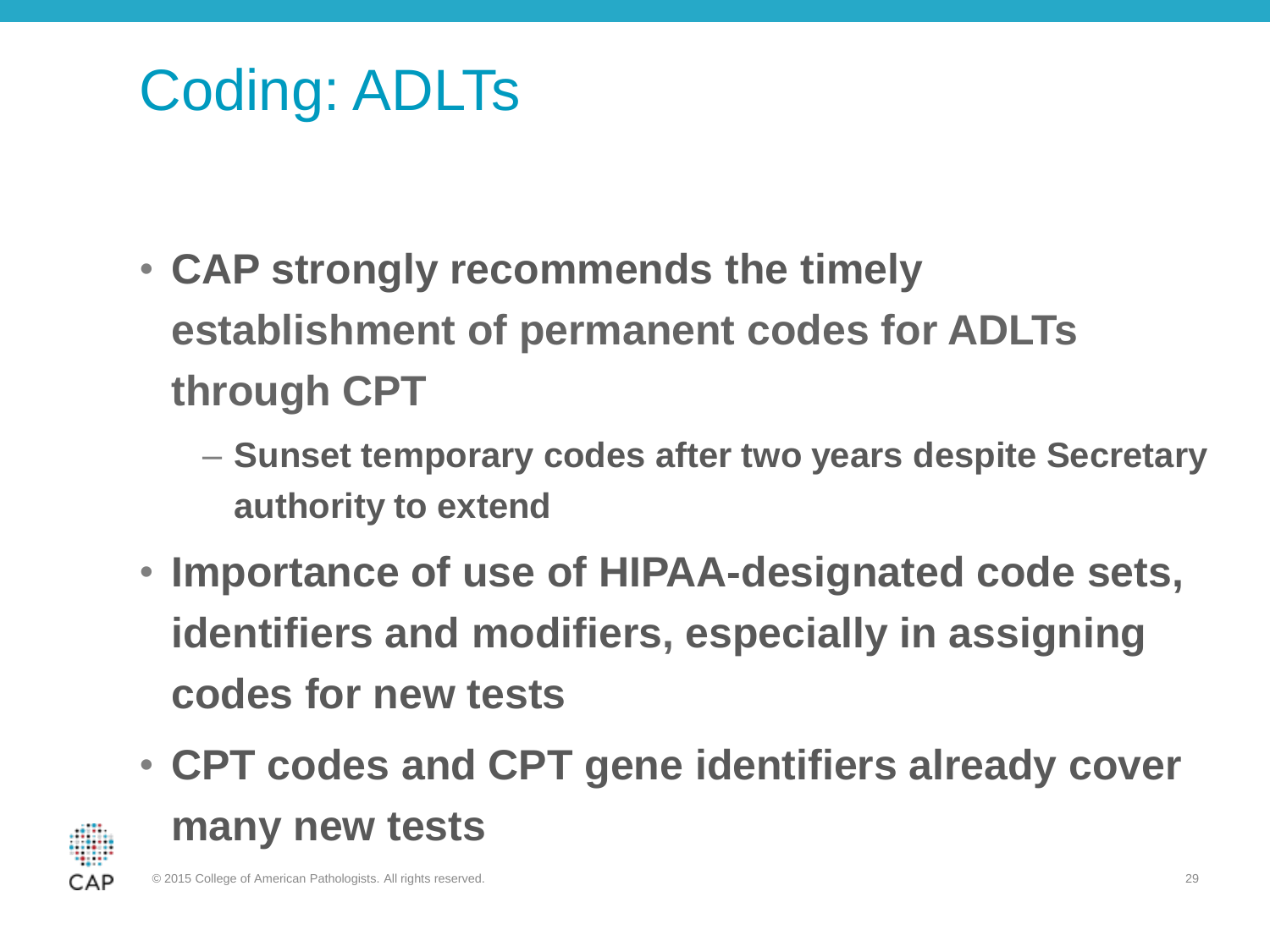### ADLTs: Payment and Coding

- **Under PAMA, the initial payment rate for ADLTs is set at the actual list charge until private payer rates are established.**
- **CMS proposes to use current temporary coding process to meet its statutory obligation.**

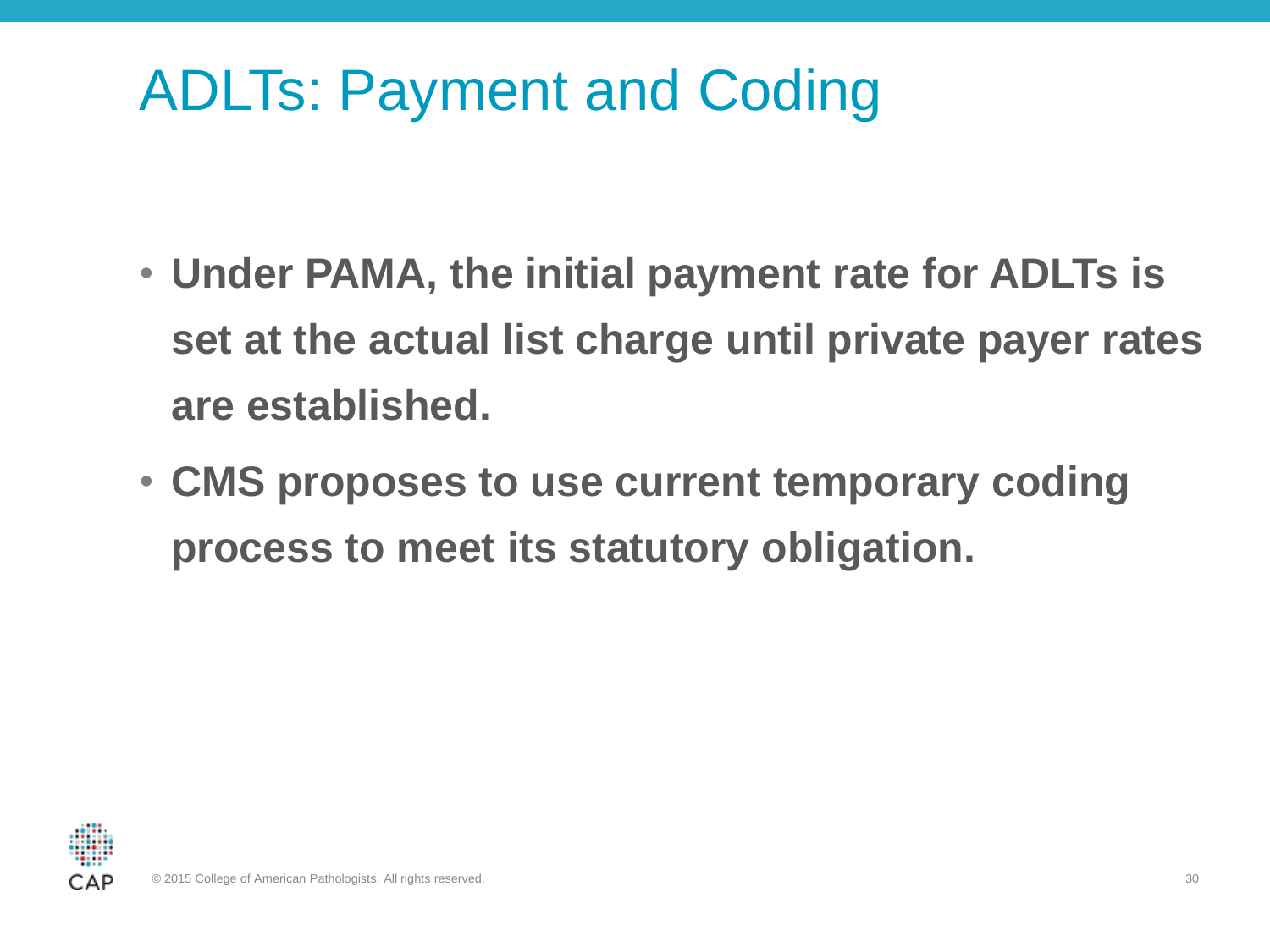## ADLTs: Proposed Definition

- **Statute: Tests furnished by only one laboratory that meets one of the following:**
	- **Analysis of RNA or DNA, or proteins combined with a unique algorithm**
	- **Cleared or approved by the FDA**
	- **Other similar criteria established by CMS**
- **Proposed Rule:**
	- **Must include RNA or DNA; analysis of proteins alone does not meet definition**



– **No additional criteria established**

© 2015 College of American Pathologists. All rights reserved. 31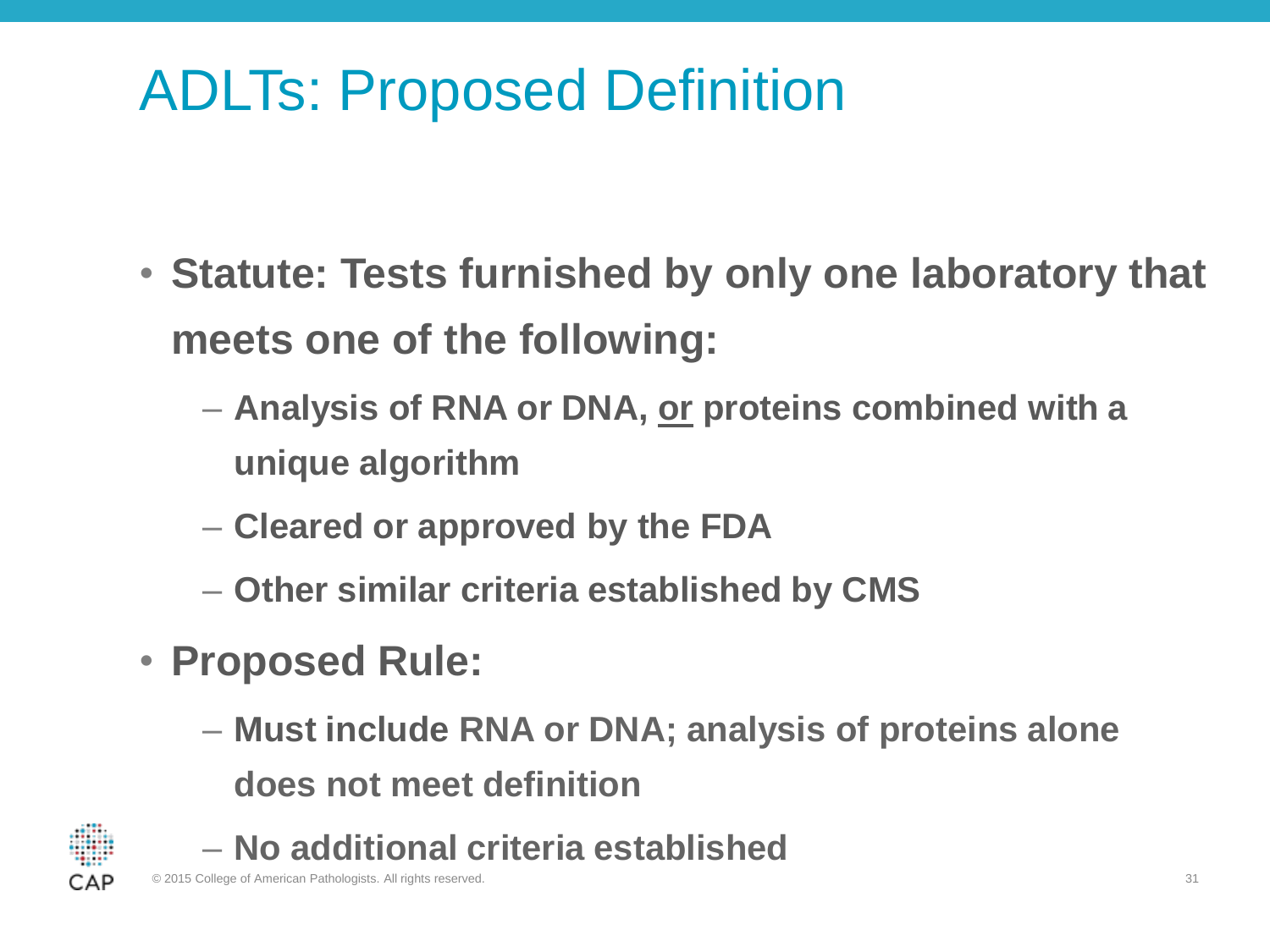### Other Coding Considerations

- **Gapfilling lack of transparency and full disclosure**
	- **Crosswalking or gapfilling for initial payment for new/substantially revised HCPCS codes on or after April 1, 2014**
- **Issuance of different codes for FDA-approved and non-FDA approved version of an existing CDLT**
- **AMA establishment of new section in CPT code set:** 
	- **Requests to more specifically identify tests under PAMA**

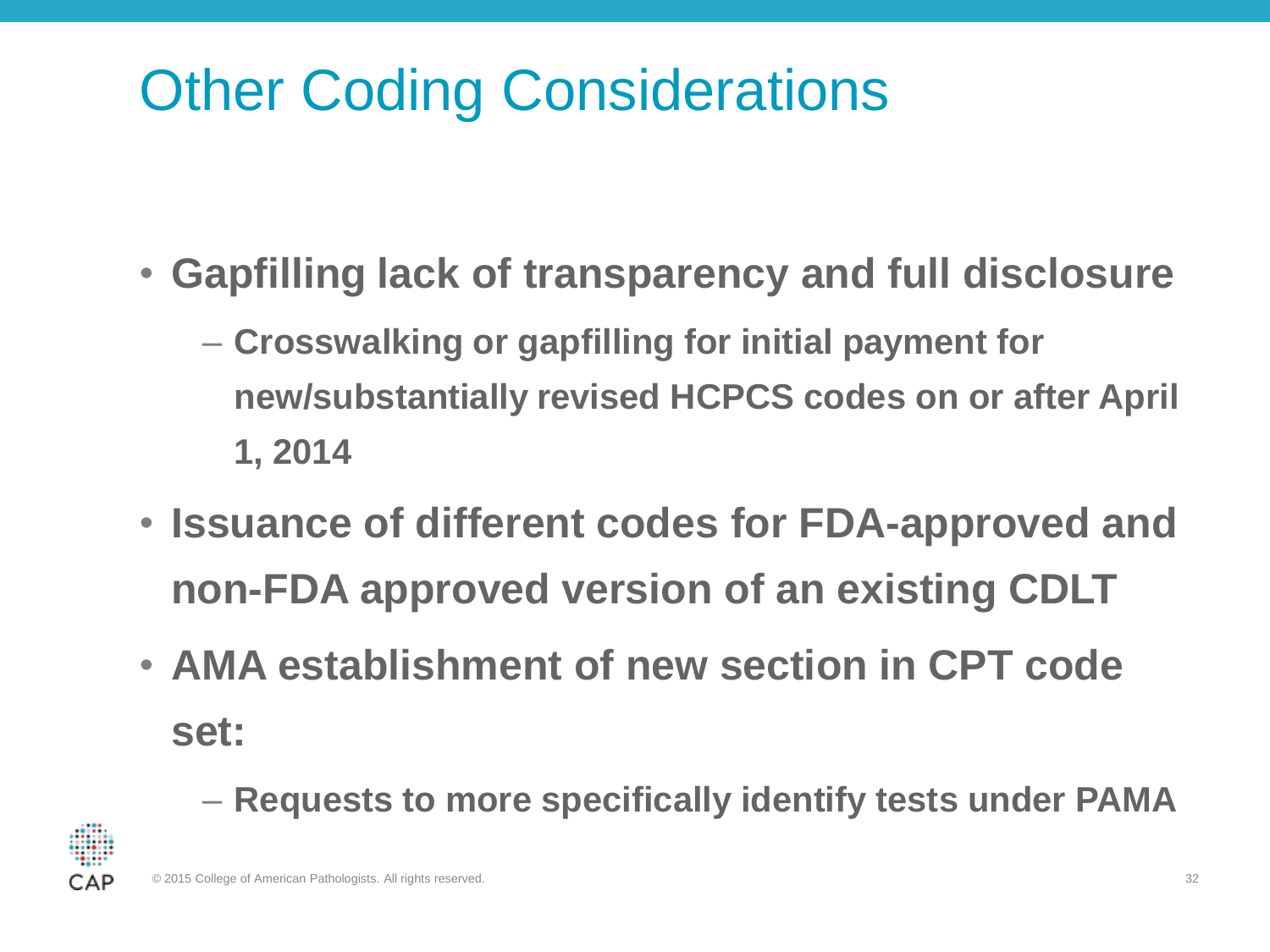### PAMA Advisory Panel

- **CMS required to consult an advisory panel on PAMA requirements**
- **CAP nominated two members who serve on the panel**
	- **Dr. Stephen Bauer**
	- **Dr. Stanley Hamilton**
- **Panel is charged to work on CLFS rates and coverage of new tests.**
- **CAP has provided testimony to, and will remain engaged with, the advisory panel**

© 2015 College of American Pathologists. All rights reserved. 33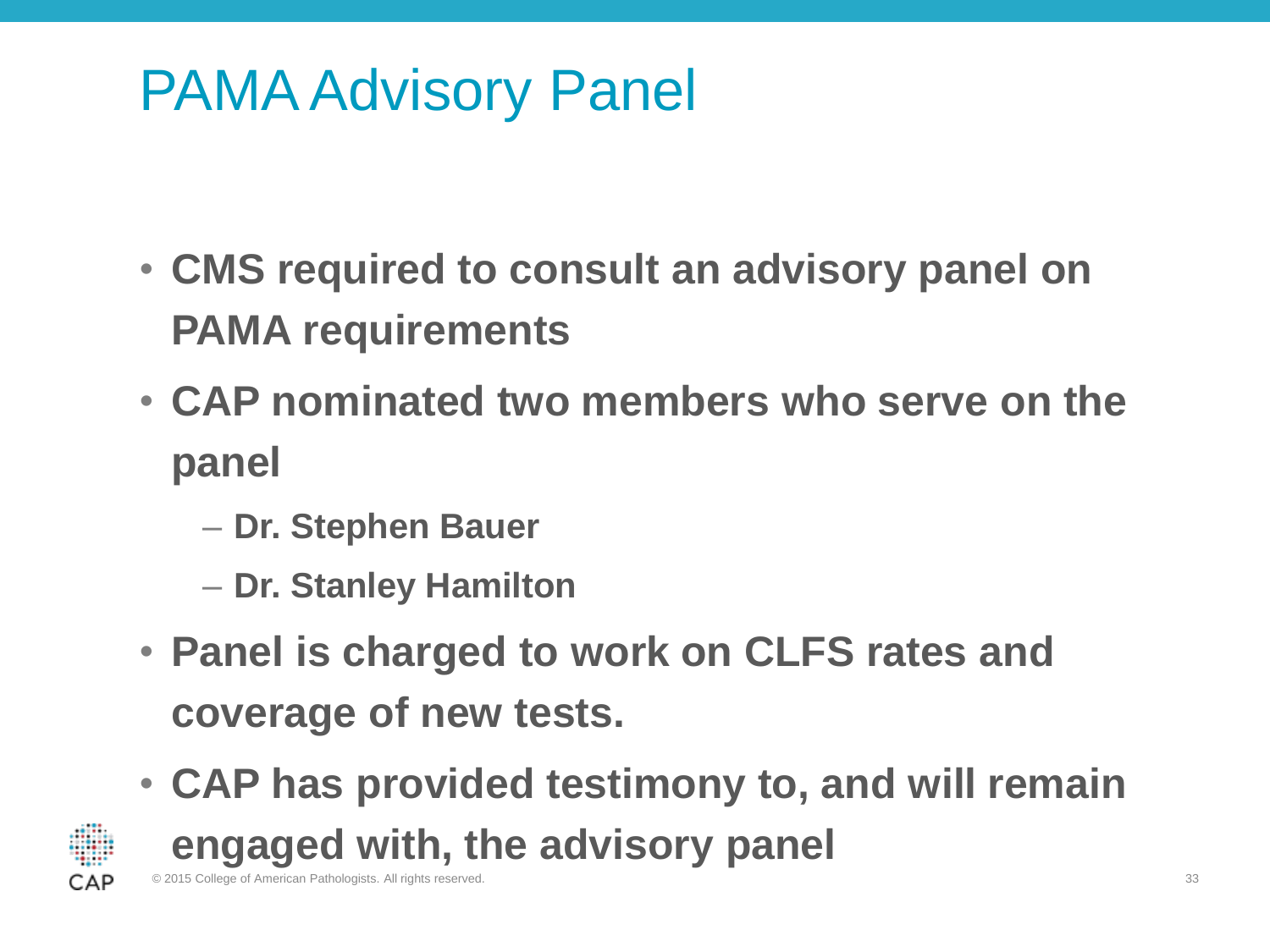

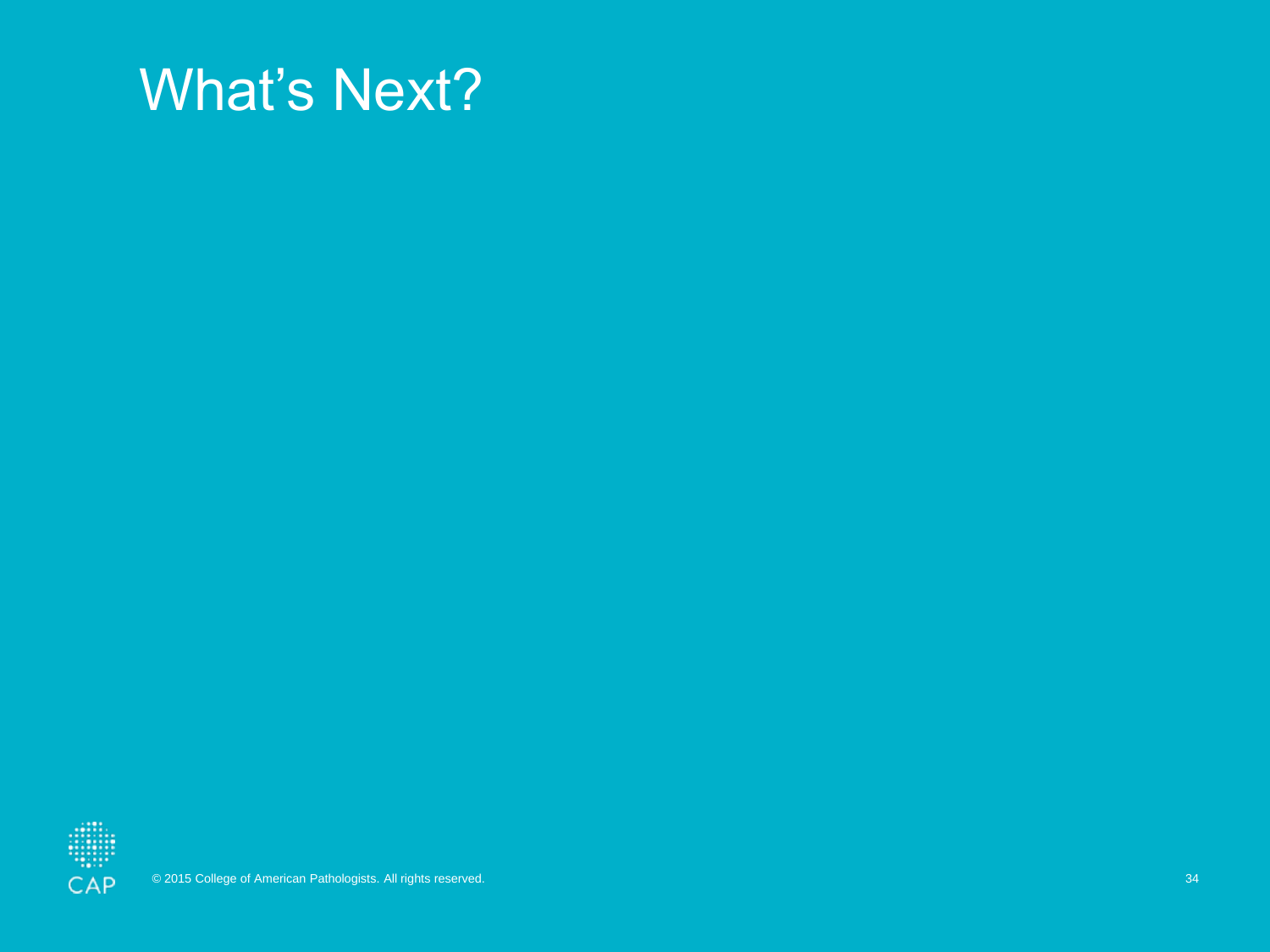### What's Next?

- **Expect the final rule to be published in January**
	- **CAP will issue a STATLINE Special Report**
- **CAP will analyze and keep members informed on content and advocacy on this issue**

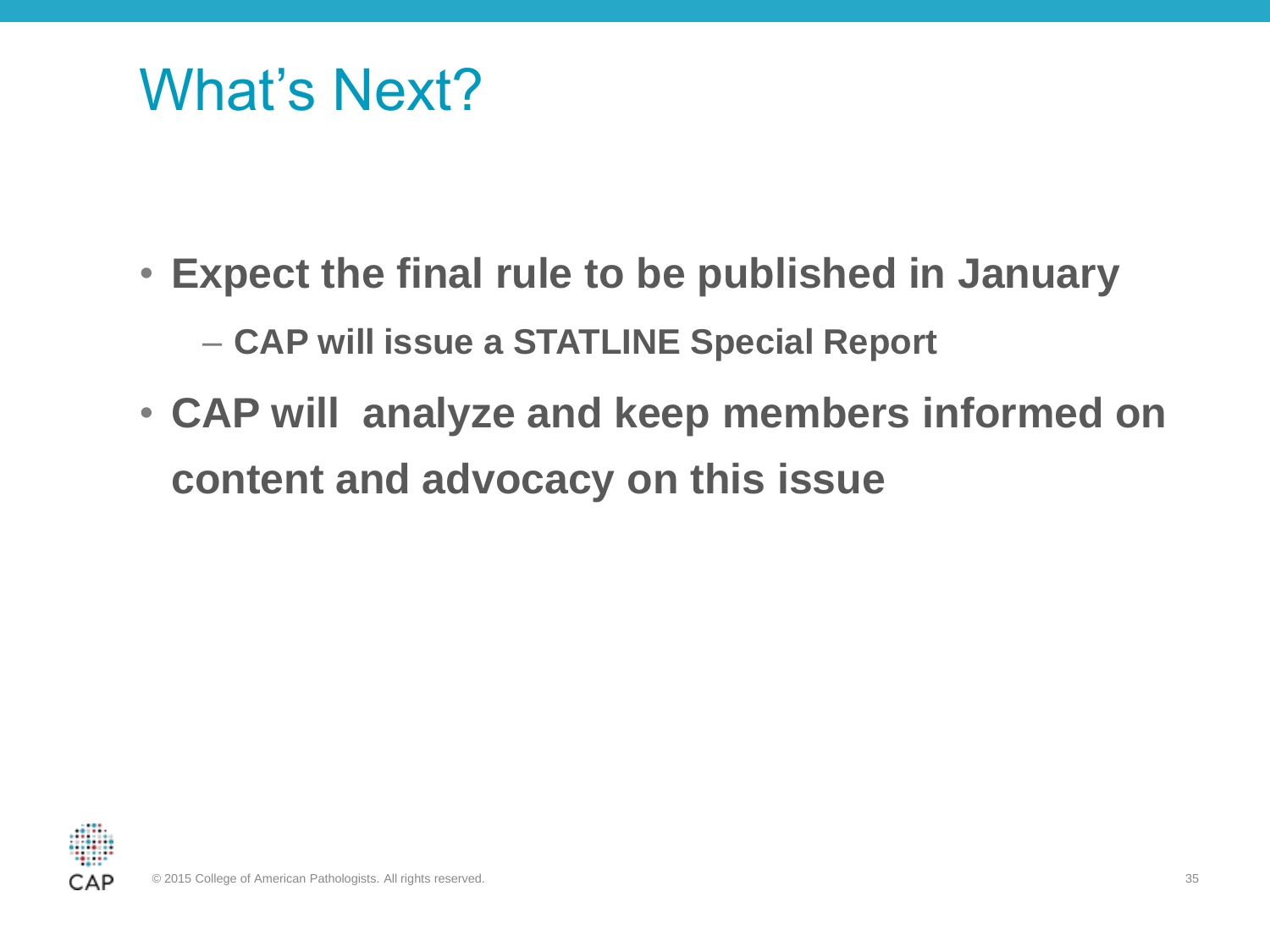### What's Next?

- **CMS indicated it will issue regulatory guidance for:**
	- **Information to be reported**
	- **How to apply for ADLTs**
	- **CMP guidance**
- **CAP will analyze and continue to keep members informed**

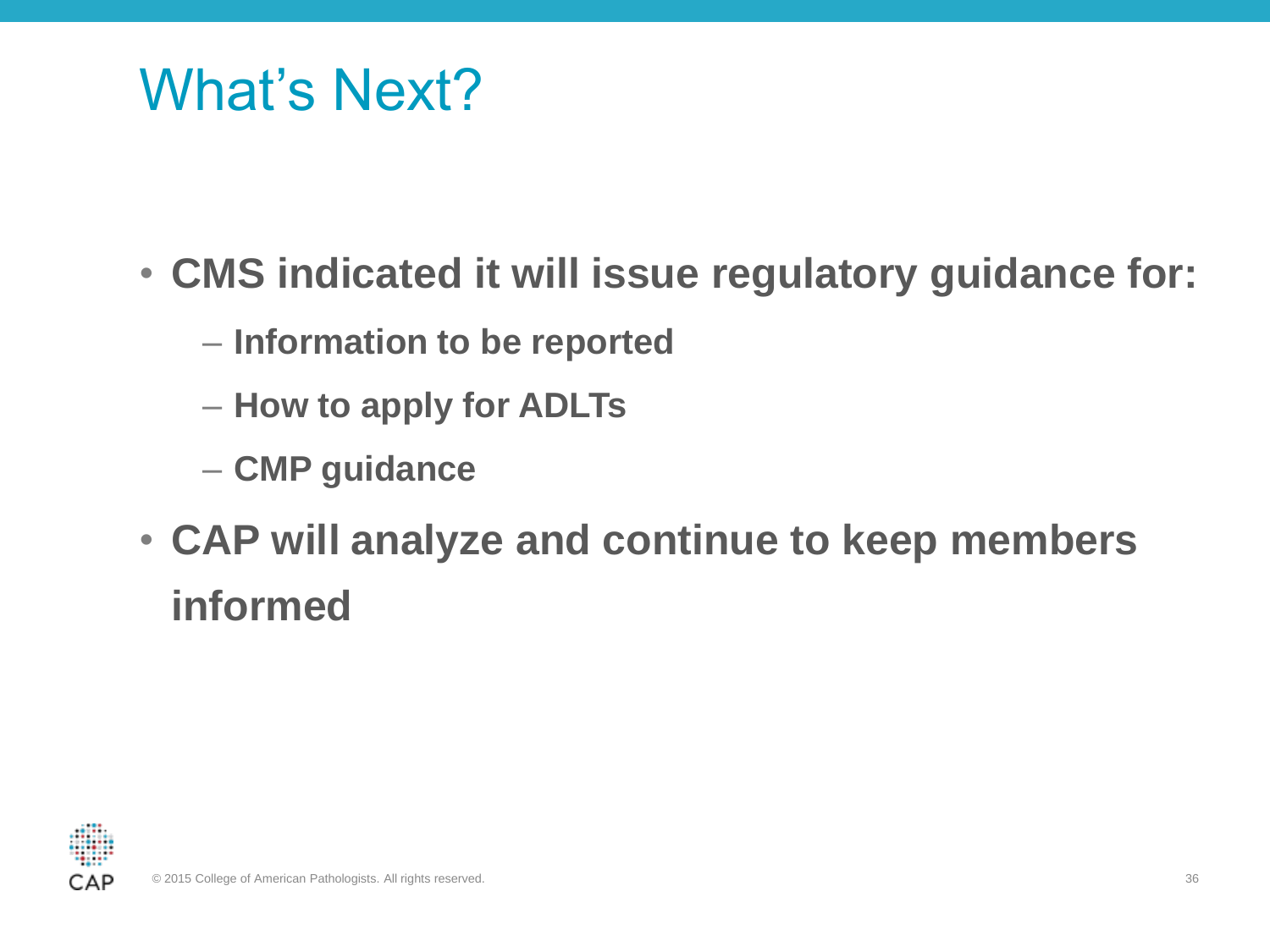

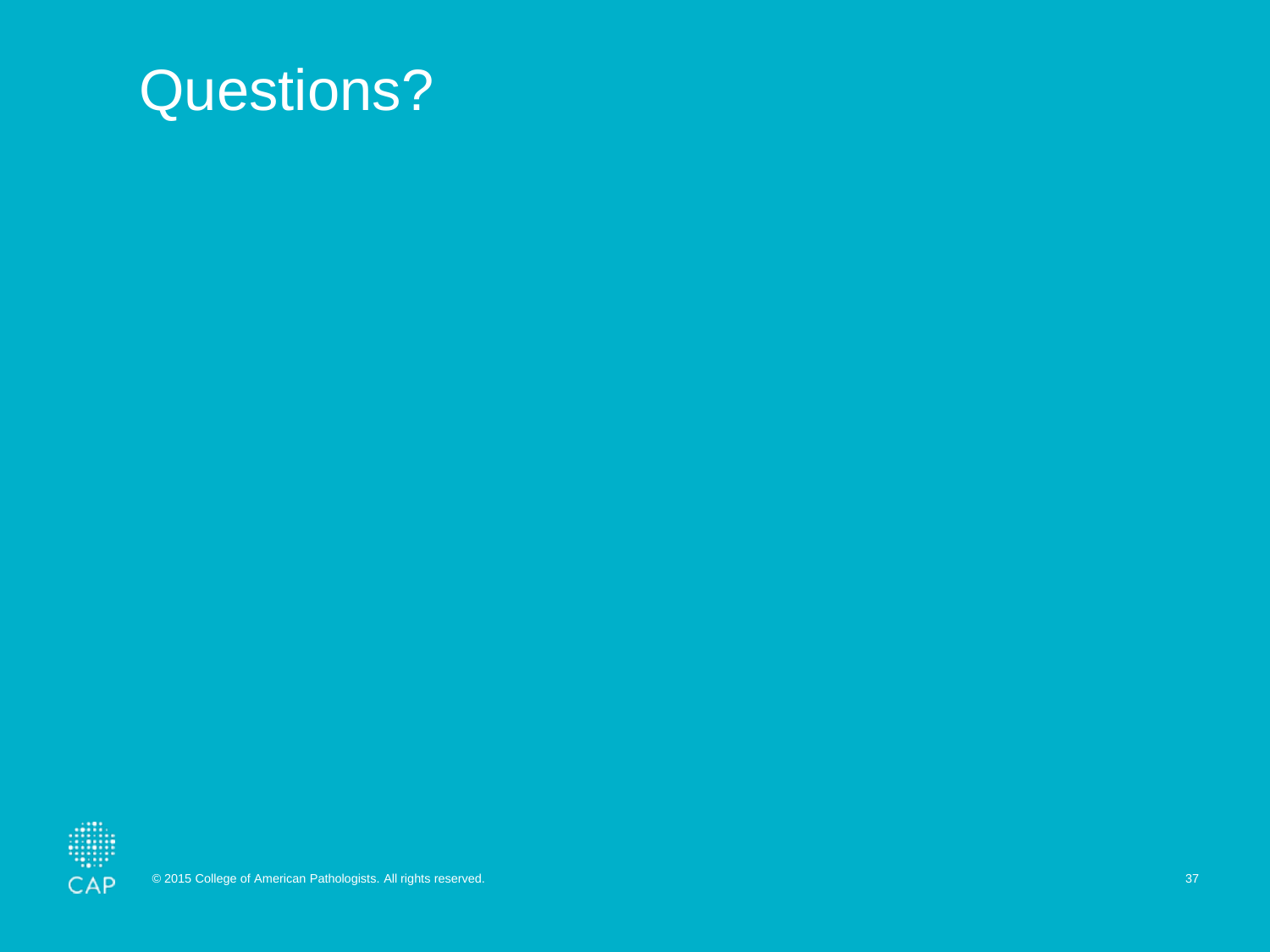